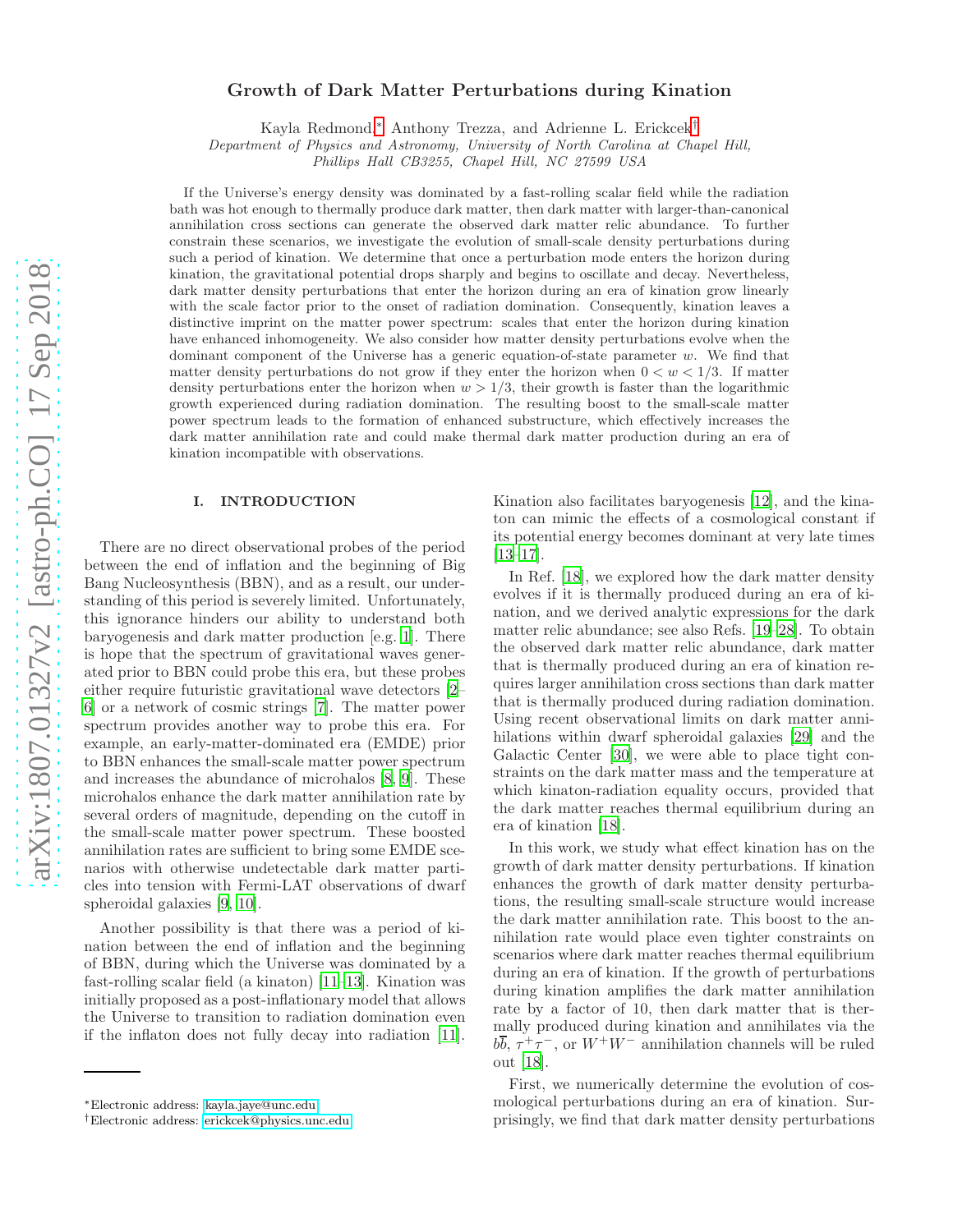grow linearly with the scale factor for perturbation modes that enter the horizon during kination. To better understand this linear growth, we derive analytic expressions for the evolution of the gravitational potential  $\Phi$  and fractional dark matter density perturbation  $\delta_{\chi}$ , not only during an era of kination, but also for scenarios where the dominant component of the Universe has a generic equation-of-state parameter  $w$ . We determine that once a mode enters the horizon, the gravitational potential drops sharply and then oscillates with a decaying amplitude if the dominant energy density has  $w > 0$ . In addition, if  $w > 1/3$ , then  $\delta_{\chi} \propto a^{3w/2-1/2}$ , where a is the scale factor. Therefore, if a perturbation mode enters the horizon during an era of kination ( $w = 1$ ), then  $\delta_{\gamma}$ grows linearly with the scale factor. This growth leaves an imprint on the matter power spectrum. We determine that for modes that enter the horizon during an era of kination,  $\delta_{\chi}/\Phi_0 \propto k^{1/2}$ , where k is the comoving wave number, and  $\Phi_0$  is the value of the gravitational potential on superhorizon scales during kination.

Our perturbation analysis is applicable for scenarios in which dark matter does and does not reach thermal equilibrium during an era of kination. References [\[18,](#page-11-11) [26](#page-11-16)] determined that if dark matter reaches thermal equilibrium during an era of kination, annihilations do not cease until after the Universe becomes radiation dominated. We determine that these "relentless" annihilations do not significantly influence the evolution of  $\delta_{\chi}$  after a mode has entered the horizon. Since dark matter annihilation cannot lead to deviations from adiabaticity on superhorizon scales [\[31](#page-11-17)[–33\]](#page-11-18), "relentless" annihilation has a minimal effect on the matter power spectrum.

In Section [II,](#page-1-0) we present the evolution equations that govern density and velocity perturbations. In Sections [III A](#page-3-0) and [III B,](#page-4-0) we derive analytic expressions for the evolution of the gravitational potential and dark matter density perturbations, respectively. In Section [IV,](#page-7-0) we determine how the matter power spectrum scales with wave number following an era of kination. In Section [V,](#page-8-0) we summarize our results and discuss their implications. The appendices detail the derivation of the perturbation evolution equations and their initial conditions. Natural units  $(\hbar = c = k_B = 1)$  are used throughout this work.

### <span id="page-1-0"></span>II. PERTURBATION EVOLUTION

We consider a three-fluid model consisting of dark matter, radiation, and the kinaton. The kinaton is a fastrolling scalar field:  $w \equiv P_{\phi}/\rho_{\phi} \simeq 1$ , where  $P_{\phi}$  is the kinaton pressure and  $\rho_{\phi}$  is the kinaton energy density. We assume that the dark matter is composed of Majorana particles and that the kinaton does not decay nor otherwise interact with radiation or dark matter. However, dark matter and radiation are thermally coupled via pair production and annihilation. Therefore, the equations for  $\rho_{\phi}$ , the radiation energy density  $\rho_r$ , and the dark

matter number density  $n<sub>x</sub>$  are

$$
\frac{d}{dt}\rho_{\phi} = -6H\rho_{\phi},\tag{1a}
$$

$$
\frac{d}{dt}n_{\chi} = -3Hn_{\chi} - \langle \sigma v \rangle (n_{\chi}^2 - n_{\chi, \text{eq}}^2),\tag{1b}
$$

<span id="page-1-3"></span>
$$
\frac{d}{dt}\rho_r = -4H\rho_r + \langle \sigma v \rangle E_\chi (n_\chi^2 - n_{\chi,\text{eq}}^2),\qquad(1c)
$$

where  $\langle \sigma v \rangle$  is the velocity-averaged dark matter annihilation cross section,  $\langle E_{\chi} \rangle = \rho_{\chi}/n_{\chi}$  is the average energy of a dark matter particle, and  $n_{\chi,\text{eq}}$  is the number density of dark matter particles in thermal equilibrium. For a dark matter particle with mass  $m<sub>\chi</sub>$  and internal degrees of freedom  $g_{\chi}$  within a thermal bath of temperature T,

$$
n_{\chi, \text{eq}} = \frac{g_{\chi}}{2\pi^2} \int_{m_{\chi}}^{\infty} \frac{\sqrt{E^2 - m_{\chi}^2}}{e^{E/T} + 1} E \, dE. \tag{2}
$$

We approximate  $n_{\chi,\text{eq}}$  as

<span id="page-1-2"></span><span id="page-1-1"></span>
$$
n_{\chi,\text{eq}} \simeq \frac{g_{\chi}}{2\pi^2} m_{\chi}^2 T K_2 \left(\frac{m_{\chi}}{T}\right),\tag{3}
$$

where  $K_2(z)$  is a modified Bessel function of the sec-ond kind. Equation [\(3\)](#page-1-1) matches Eq. [\(2\)](#page-1-2) to within  $0.1\%$ for  $m_\chi/T \gtrsim 6$ . In addition, when evaluating  $\langle E_\chi \rangle$ , we make the approximation that  $\langle E_\chi \rangle \simeq \sqrt{m_\chi^2 + (3.151 \, T)^2}$ , which matches  $\rho_{\chi}/n_{\chi}$  to within 10%.

Since the kinaton does not interact with either the radiation or dark matter, the kinaton energy density scales as  $\rho_{\phi} \propto a^{-6}$ . Even though the dark matter and radiation are thermally coupled via pair production and annihilation, this interaction is not sufficient to influence the evolution of the radiation energy density  $\rho_r$ , and thus,  $\rho_r \propto a^{-4}$  [\[18\]](#page-11-11). If dark matter does not reach thermal equilibrium, the dark matter "freezes in". In these scenarios, after pair production ceases (when  $T \lesssim m_{\chi}/4$ , the dark matter energy density scales as  $\rho_{\chi} \propto a^{-3}$ . If dark matter does reach thermal equilibrium, the dark matter "freezes out", and annihilations do not cease until after kinaton-radiation equality [\[18,](#page-11-11) [26\]](#page-11-16). As a result,  $\rho_{\chi} \propto (a^3[1 + \ln(a/a_f)])^{-1}$  between freeze-out  $(a = a_f)$  and kinaton-radiation equality [\[18](#page-11-11)].<sup>1</sup>

Perturbation modes are characterized by their comoving wave number  $k$ . A perturbation mode enters the horizon when  $k = aH$ , where H is the Hubble parameter. Each fluid has fractional density perturbations  $\delta_i \equiv (\rho_i - \rho_i^0)/\rho_i^0$ , where  $\rho_i^0(t)$  is the fluid's background

<sup>&</sup>lt;sup>1</sup> The logarithmic scaling of  $\rho_{\chi} a^3$  is the same for kination models and cannibalistic dark matter models. In cannibalistic dark matter models, the dark matter undergoes self-heating, which produces a pressure term in the perturbation equations [\[34](#page-11-19)[–37](#page-11-20)]. This pressure term is absent in kination models because the energy released by dark matter annihilations is transferred to the radiation bath.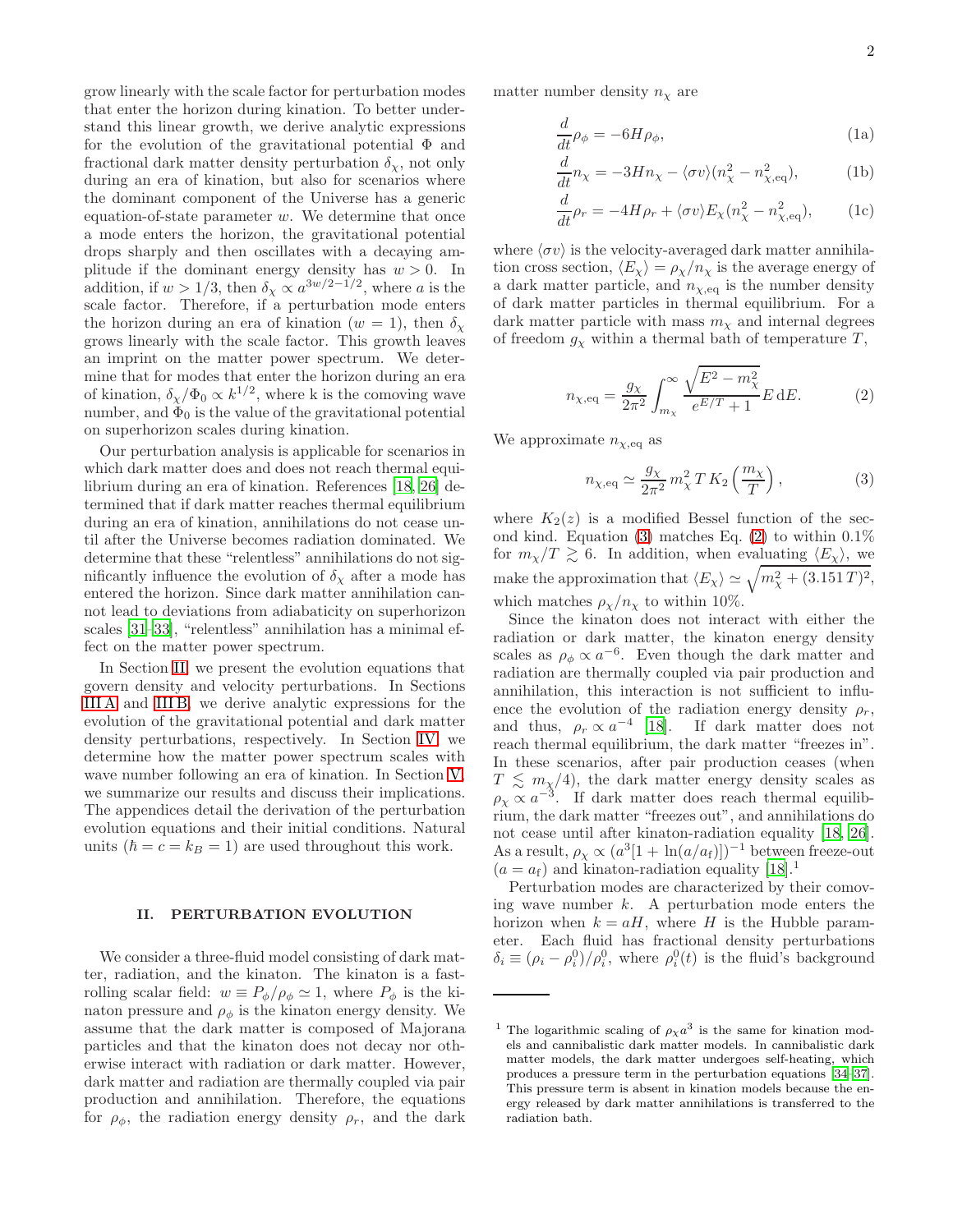energy density. Each fluid also has velocity perturbations  $\theta_i \equiv a\partial_j v^j$ , where  $v^j = dx^j/dt$  is the fluid's comoving peculiar velocity. We assume that the relativistic particles are tightly coupled so that we may neglect the higher moments of the radiation perturbation.

In Appendix [A](#page-9-0) we present the derivation of the perturbation evolution equations using the conformal Newtonian gauge. These equations govern the evolution of  $\delta$  and  $\theta$  for all fluids. To numerically evaluate the perturbation equations, we rewrite them in terms of the scale factor and dimensionless parameters. We define  $E(a) \equiv H(a)/H_1$ ,  $\tilde{k} \equiv k/H_1$ , and  $\tilde{\theta}_i \equiv \theta_i/H_1$ , where  $H_1 \equiv H(a=1)$  and  $a=1$  is the start of the numerical integration. Using these conventions, the perturbation equations for the kinaton  $\phi$ , radiation r, and dark matter  $\chi$  are

$$
\delta'_{\phi} + \frac{2\tilde{\theta}_{\phi}}{a^2 E(a)} + 6\Phi' = 0,\tag{4a}
$$

$$
\tilde{\theta}_{\phi}' - 2\frac{\tilde{\theta}_{\phi}}{a} + \frac{\tilde{k}^2 \Phi}{a^2 E(a)} - \frac{1}{2} \frac{\tilde{k}^2 \delta_{\phi}}{a^2 E(a)} = 0,
$$
\n(4b)

$$
\delta'_{\chi} + \frac{\tilde{\theta}_{\chi}}{a^2 E(a)} + 3\Phi' = \frac{\langle \sigma v \rangle \rho_{\chi}^0}{m_{\chi} H_1 a E(a)} \left[ \Phi \left\{ 1 - \left( \frac{\rho_{\chi, eq}^0}{\rho_{\chi}^0} \right)^2 \right\} - \delta_{\chi} + \left( \frac{\rho_{\chi, eq}^0}{\rho_{\chi}^0} \right)^2 (2\delta_{\chi, eq} - \delta_{\chi}) \right],
$$
\n(4c)

$$
\tilde{\theta}'_{\chi} + \frac{\tilde{\theta}_{\chi}}{a} + \frac{\tilde{k}^2 \Phi}{a^2 E(a)} = \frac{\langle \sigma v \rangle \left( \rho_{\chi, \text{eq}}^0 \right)^2}{m_{\chi} \rho_{\chi}^0 H_1 a E(a)} \left( \tilde{\theta}_r - \tilde{\theta}_{\chi} \right), \tag{4d}
$$

$$
\delta'_{r} + \frac{4}{3} \frac{\tilde{\theta}_{r}}{a^{2} E(a)} + 4 \Phi' = \frac{\langle \sigma v \rangle (\rho_{\chi}^{0})^{2}}{m_{\chi} \rho_{r}^{0} H_{1} a E(a)} \left[ -\Phi \left\{ 1 - \left( \frac{\rho_{\chi, \text{eq}}^{0}}{\rho_{\chi}^{0}} \right)^{2} \right\} + 2 \delta_{\chi} - \delta_{r} - \left( \frac{\rho_{\chi, \text{eq}}^{0}}{\rho_{\chi}^{0}} \right)^{2} (2 \delta_{\chi, \text{eq}} - \delta_{r}) \right], \tag{4e}
$$

$$
\tilde{\theta}'_r + \frac{\tilde{k}^2 \Phi}{a^2 E(a)} - \frac{1}{4} \frac{\tilde{k}^2 \delta_r}{a^2 E(a)} = \frac{\langle \sigma v \rangle \left( \rho_\chi^0 \right)^2}{m_\chi \rho_r^0 H_1 a E(a)} \left( \frac{3}{4} \tilde{\theta}_\chi - \tilde{\theta}_r + \frac{1}{4} \left( \frac{\rho_{\chi, \text{eq}}^0}{\rho_\chi^0} \right)^2 \tilde{\theta}_r \right),\tag{4f}
$$

<span id="page-2-0"></span>Г

where  $'$  denotes a derivative with respect to the scale factor,  $\delta_{\chi, \text{eq}} \equiv n_{\chi, \text{eq}}/n_{\chi, \text{eq}}^0 - 1$  is the dark matter equilibrium density perturbation, and  $\Phi$  and  $\Psi$  are metric perturbations [see Eq. [\(A6\)](#page-9-1)]. In addition, the perturbed time-time component of the Einstein equation yields

$$
\tilde{k}^2 \Phi + 3a^2 E^2(a) \left( \Phi' a + \Phi \right) = \frac{3}{2} a^2 \left( \tilde{\rho}_{\phi} \delta_{\phi} + \tilde{\rho}_r \delta_r + \tilde{\rho}_{\chi} \delta_{\chi} \right),\tag{5}
$$

where  $\tilde{\rho}_i \equiv \rho_i^0/\rho_c$  and  $\rho_c \equiv 3H_1^2 m_{\rm PL}^2/8\pi$ . When deriving Eqs. [\(4\)](#page-2-0) and [\(5\)](#page-2-1), we use the fact that, since scalar fields cannot have anisotropic stress to first order in the perturbations,  $\Phi = -\Psi$ .

We numerically solve Eq.  $(4)$  for various k values starting well before each mode enters the horizon and after the dark matter becomes nonrelativistic  $(m_\chi/T \gtrsim 3)$ . For any given  $k$  mode, we assume that the perturbations are adiabatic before horizon entry.<sup>2</sup> This implies that the initial perturbations are all directly related to the initial gravitational potential  $\Phi_0$ : see Appendix [B.](#page-10-0)

<span id="page-2-1"></span>It has been well established that for modes that enter the horizon during radiation domination, matter density perturbations grow logarithically with the scale factor [\[38\]](#page-11-22). Once the Universe becomes matter dominated, the matter density perturbations grow linearly with the scale factor. By numerically solving the perturbation evolution equations, we determine that if a mode enters the horizon during an era of kination, matter density perturbations grow linearly with the scale factor prior to the onset of radiation domination. Figure [1](#page-3-1) shows the evolution of dark matter density perturbations obtained by numerically solving Eq. [\(4\)](#page-2-0) for freeze-in and freezeout scenarios. The two modes shown in Figure [1](#page-3-1) both enter the horizon during an era of kination. The two modes have wave numbers  $k = 43 k_{\text{KR}}$  and  $k = 3075 k_{\text{KR}}$ , where  $k_{\text{KR}} \equiv a_{\text{KR}} H(a_{\text{KR}})$  is the wave number of the mode that enters the horizon at kinaton-radiation equality. The two modes enter the horizon respectively at  $a = 1300$  and  $a = 150$ , while kinaton-radiation equality occurs at  $a_{KR} = 10^4$ . In the freeze-in scenarios, the dark matter density perturbations are initially constant in conformal Newtonian gauge. Since our perturbation evolution starts after pair production has mostly ended,  $\rho_{\chi} \propto a^{-3}$ . To ensure that the curvature perturbation  $\zeta_{\chi} = \Phi - \delta_{\chi} \rho_{\chi} / (a \rho_{\chi}')$  remains constant outside the hori-

<sup>2</sup> References [\[32,](#page-11-21) [33\]](#page-11-18) demonstrated that perturbations that are initially adiabatic remain adiabatic before horizon entry even in the presence of energy exchange between fluids.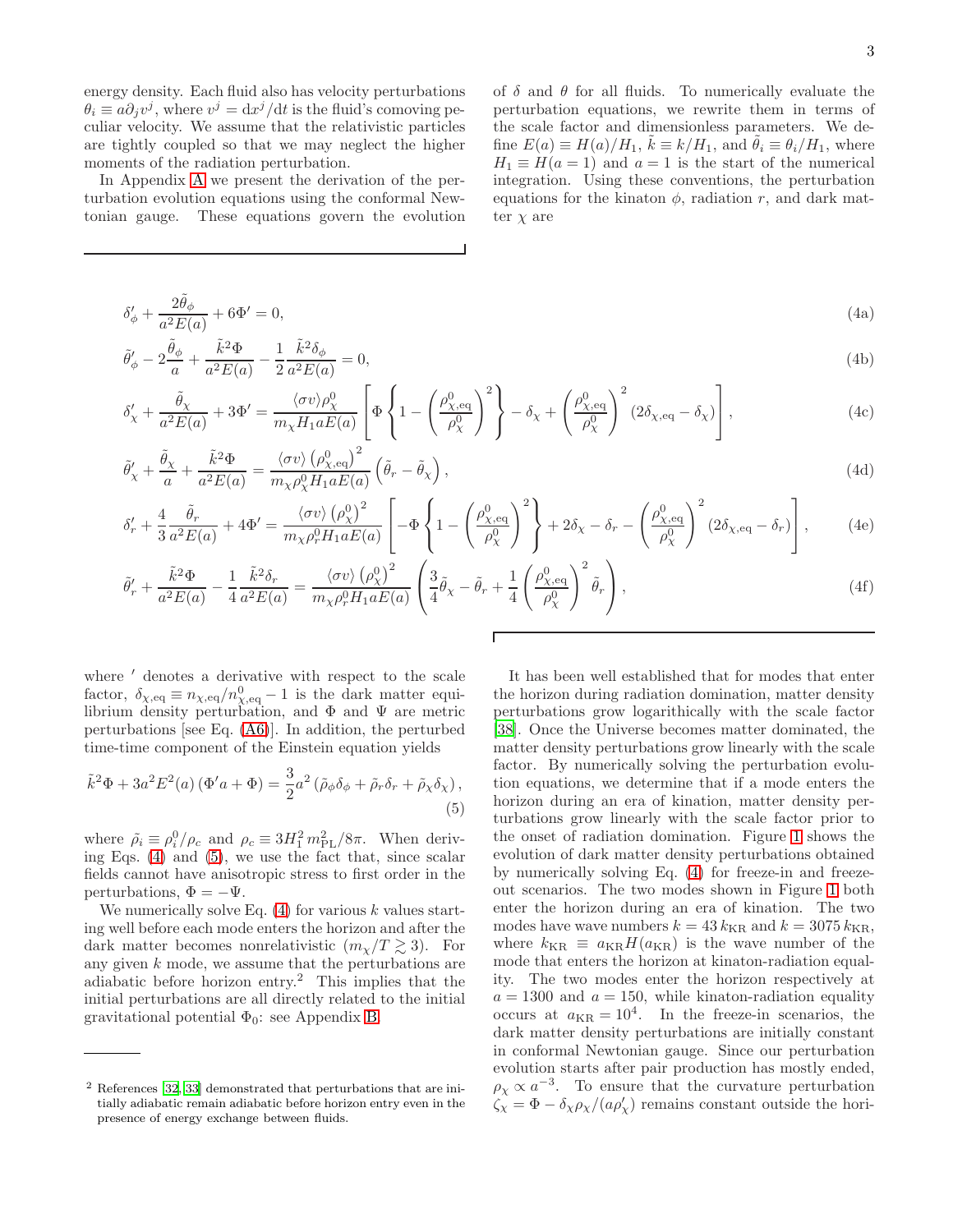

<span id="page-3-1"></span>FIG. 1: The evolution of dark matter density perturbations for two modes that enter the horizon during an era of kination. The left panel corresponds to scenarios where dark matter freezes in during an era of kination with  $\langle \sigma v \rangle = 1.4 \times 10^{-46} \text{ cm}^3 \text{ s}^{-1}$ . The right panel corresponds to scenarios where dark matter freezes out during an era of kination with  $\langle \sigma v \rangle = 1 \times 10^{-23} \text{ cm}^3 \text{ s}^{-1}$  and freeze-out occurring at  $a_F = 2.5$ . The short-dashed line corresponds to the dark matter equilibrium density perturbation  $\delta_{\chi,\text{eq}}$ . In both panels,  $m_{\chi} = 10^5 \text{ GeV}$  and kinaton-radiation equality occurs at  $a_{\text{KR}} = 10^4$ . One mode has wave number  $k = 3075 k_{\text{KR}}$ and enters the horizon at  $a = 150$ , while the other mode has wave number  $k = 43 k_{\text{KR}}$  and enters the horizon at  $a = 1300$ .

zon,  $\delta_{\chi}$  must also be constant outside the horizon for freeze-in scenarios. The situation is more complicated for freeze-out scenarios because  $\delta_\chi = \delta_{\chi,\text{eq}}$  until freezeout, after which  $\delta_\chi$  decreases toward  $\Phi_0$  to maintain adiabaticity before horizon entry.

Once a mode enters the horizon, the dark matter density perturbation experiences a kick from the decaying gravitational potential (see Figure [3\)](#page-4-1). After the kick, the dark matter density perturbations grow linearly with the scale factor until kinaton-radiation equality, after which they grow logarithmically. The evolution of dark matter density perturbations is oddly similar during an era of kination and matter domination, in spite of the fact that the pressure of the kinaton forces  $\Phi$  to evolve very differently during an era of kination. In the following sections, we analytically solve for the evolution of  $\Phi$  and  $\delta_{\chi}$  in order to determine the physical mechanism behind the linear growth of  $\delta_{\chi}$  during kination.

#### III. ANALYTIC EXPRESSIONS

#### <span id="page-3-0"></span>A. Φ Evolution

To understand the evolution of  $\delta_{\chi}$ , we must first understand the evolution of  $\Phi$ . To do so, we compare how Φ evolves for modes that enter the horizon during various eras. To form a single differential equation for Φ, we start with the time-time and space-space components of the perturbed Einstein equations:

<span id="page-3-2"></span>
$$
k^2 \Phi + 3\frac{\dot{a}}{a} \left(\dot{\Phi} - \frac{\dot{a}}{a} \Psi\right) = 4\pi G a^2 \delta \rho, \quad \text{(6a)}
$$

$$
\ddot{\Phi} + \frac{\dot{a}}{a} \left( 2\dot{\Phi} - \dot{\Psi} \right) - \left( 2\frac{\ddot{a}}{a} - \frac{\dot{a}^2}{a^2} \right) \Psi
$$
\n
$$
+ \frac{k^2}{3} \left( \Phi + \Psi \right) = -4\pi G a^2 \delta P,
$$
\n(6b)

where a dot represents differentiation with respect to conformal time, and  $\delta \rho$  and  $\delta P$  are the dominant fluid's energy density and pressure perturbations. Assuming that the dominant fluid has a constant equation of state,  $\delta P = w \,\delta \rho$ . Combining Eq. [\(6\)](#page-3-2) with the second Friedmann equation yields a second-order differential equation for  $\Phi$  that is dependent on w:

<span id="page-3-4"></span><span id="page-3-3"></span>
$$
\ddot{\Phi} + \frac{6(1+w)}{3w+1} \tau^{-1} \dot{\Phi} + wk^2 \Phi = 0, \tag{7}
$$

where  $\tau$  is the conformal time. The solution to Eq. [\(7\)](#page-3-3) for  $w > 0$  is

$$
\Phi(\tau) = C_1 (2\tau + 6w\tau)^b J_{-b} (w^{1/2}k\tau) \n+ C_2 (2\tau + 6w\tau)^b Y_{-b} (w^{1/2}k\tau),
$$
\n(8)

where  $b = 1/2 - 3(1 + w)/(3w + 1)$ ,  $C_1$  and  $C_2$  are integration constants,  $J_b$  is a Bessel function of the first kind, and  $Y_b$  is a Bessel function of the second kind. Conformal time and the scale factor are related via w: since  $H(a) = H_1 a^{-3(1+w)/2}, \quad \tau = [H_1(3w+1)/2]^{-1} a^{(3w+1)/2}.$ Using this relation, Eq.  $(8)$  is rewritten in terms of the scale factor, and  $C_1$  and  $C_2$  are determined by demanding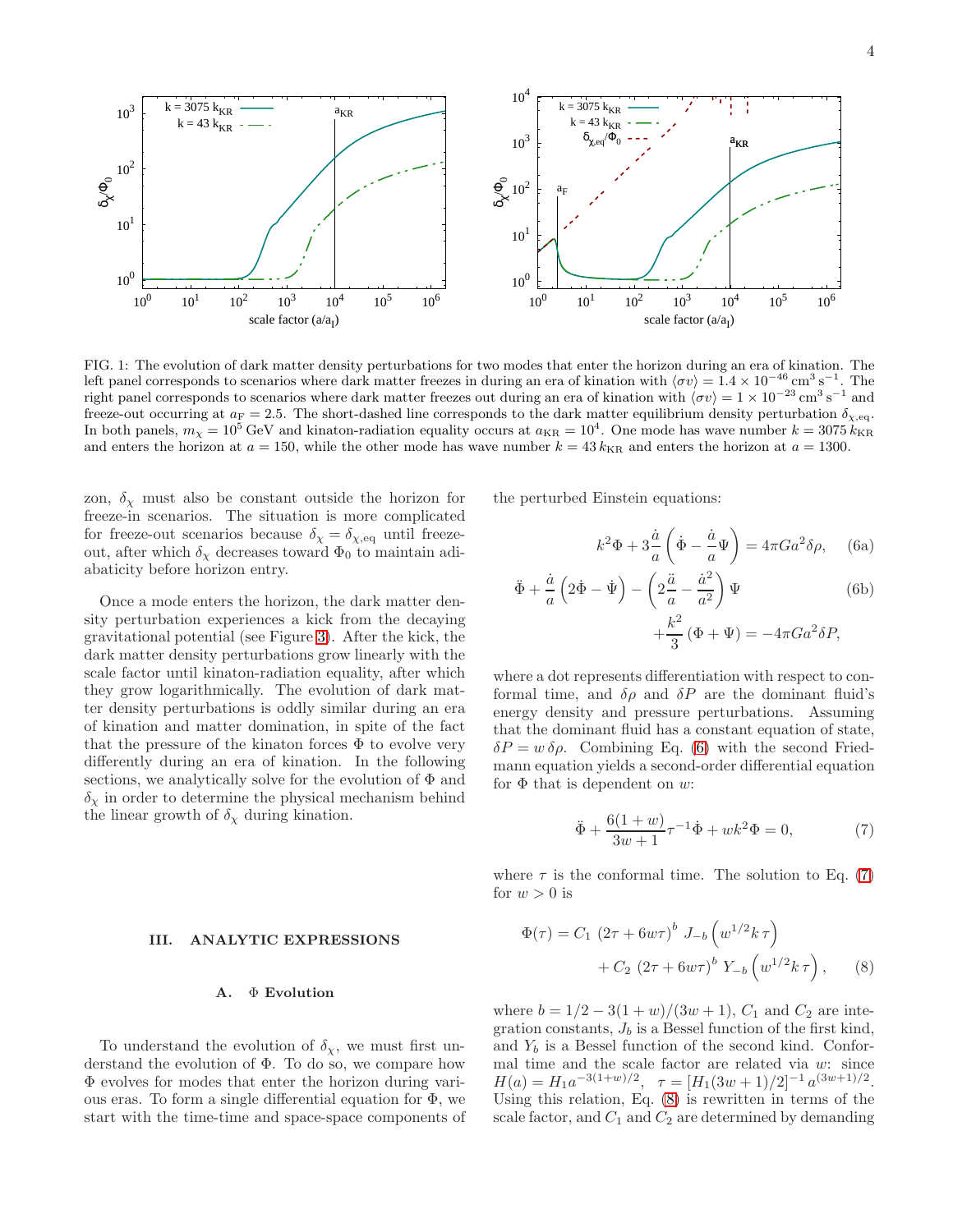

<span id="page-4-2"></span>FIG. 2: The evolution of  $\Phi$  given that the perturbation mode enters the horizon when the dominant component of the Universe has  $w = 1, 0.75, 0.5, 0.33,$  or 0.25. All of these scenarios involve a mode with  $k/H_1 = 10^{-5}$ , but they enter the horizon at varying values of a.

that  $\Phi \to \Phi_0$  as  $a \to 0$ :

$$
\Phi(a) = \Phi_0 \Gamma(1 - b) w^{\frac{b}{2}} \left(\frac{\tilde{k}}{3w + 1}\right)^b a^{\frac{b}{2}(3w + 1)} \times J_{-b} \left(w^{1/2} \frac{2\tilde{k}}{3w + 1} a^{\frac{3w + 1}{2}}\right), \quad (9)
$$

where  $\Gamma(x)$  is the Gamma function.

Figure [2](#page-4-2) shows the analytic evolution of  $\Phi$  given by Eq. [\(9\)](#page-4-3). Each curve represents a perturbation mode that enters the horizon when the dominant component of the Universe has  $w = 1, 0.75, 0.5, 0.33,$  or 0.25. All the curves have  $\tilde{k} = 10^{-5}$ , and therefore the ratio between k and  $H_1$ is the same for all scenarios, and the perturbation mode in each scenario starts out equally far outside the horizon. However, since  $E(a) \propto a^{-3(1+w)/2}$ , these modes enter the horizon at different values of a. Apart from the varying horizon entries, the overall evolution of  $\Phi$  is qualitatively the same for  $w > 0$ . Once a perturbation mode enters the horizon, the fluid's pressure overwhelms the gravitational attraction, causing a sudden drop in  $\Phi$ , after which  $\Phi$  oscillates with a decaying amplitude. Setting  $w > 1$ , which does not necessarily violate causality [\[26](#page-11-16), [39](#page-11-23), [40\]](#page-11-24), leads to the same  $\Phi$  evolution. In contrast,  $\Phi$  is constant during matter domination. Therefore, the linear growth experienced by matter perturbations that enter the horizon during an era of kination is fundamentally different from the linear growth experienced during matter domination.

During an era of kination,  $w = 1$ , and

$$
\Phi(a) = \Phi_0 \frac{4}{\tilde{k}a^2} J_1\left(\frac{\tilde{k}a^2}{2}\right),\tag{10}
$$

since  $\Gamma(2) = 1$ . Expanding the Bessel function in Eq. [\(10\)](#page-4-4) around  $\tilde{k}a^2 = 0$  reproduces the initial condition for  $\Phi$  de-



<span id="page-4-1"></span>FIG. 3: The evolution of  $\Phi$  for two modes that enter the horizon during an era of kination. In this figure,  $m_{\chi} = 10^5 \,\text{GeV}, \langle \sigma v \rangle = 1.4 \times 10^{-46} \,\text{cm}^3 \,\text{s}^{-1}$ , and kinatonradiation equality occurs at  $a_{KR} = 10^4$ . One mode has wave number  $k = 3075 k_{\text{KR}}$  and enters the horizon at  $a = 150$ , while the other mode has wave number  $k = 43 k_{\text{KR}}$  and enters the horizon at  $a = 1300$ . The solid lines represent the numeric solution to Eq. [\(5\)](#page-2-1) and the dashed lines represent the analytic approximations for  $\Phi$  using Eq. [\(10\)](#page-4-4).

<span id="page-4-3"></span>rived in Appendix [B:](#page-10-0)  $\Phi \simeq \Phi_0 - \tilde{k}^2 \Phi_0 a^4/32$  for  $\tilde{k}^2 a^4 \ll 1$ . Figure [3](#page-4-1) shows the evolution of  $\Phi$  for the same modes as those shown in Figure [1](#page-3-1) (the evolution of  $\Phi$  is identical for freeze-in and freeze-out scenarios since  $\rho_{\chi} \ll \rho_{\phi}$ . The solid curves represent the numeric solution to Eq. [\(5\)](#page-2-1) and the dashed lines represent the analytic approxima-tion given by Eq. [\(10\)](#page-4-4). We see from Figure [3](#page-4-1) that  $\Phi$ remains constant while the perturbation mode is outside the horizon. Upon horizon entry,  $\Phi$  drops sharply and begins to oscillate around zero with a decaying amplitude. The percent error between the numeric and analytic solutions for  $\Phi$  remains below 0.1% as long as  $a \lesssim 0.25 a_{\text{KR}}$ . For  $a \lesssim 0.25 \, a_{\rm KR}$ , the assumption that  $\rho_\phi$  is the sole component of the Universe is valid because  $\rho_{\phi}$  contributes at least 95% of the total energy density of the Universe. If a perturbation mode enters the horizon near kinatonradiation equality, Eq. [\(10\)](#page-4-4) becomes inaccurate because it assumes that the kinaton is the sole component of the Universe.

### <span id="page-4-0"></span>**B.**  $\delta_{\chi}$  Evolution

<span id="page-4-4"></span>If a perturbation mode enters the horizon during an era of kination, we have seen numerically that the dark matter density perturbation experiences linear growth. By deriving an analytic expression for  $\delta_{\chi}$  we will gain an understanding of where this linear growth originates. In the limit of kinaton domination, Eqs. [\(4c](#page-2-0)) and [\(4d](#page-2-0)) can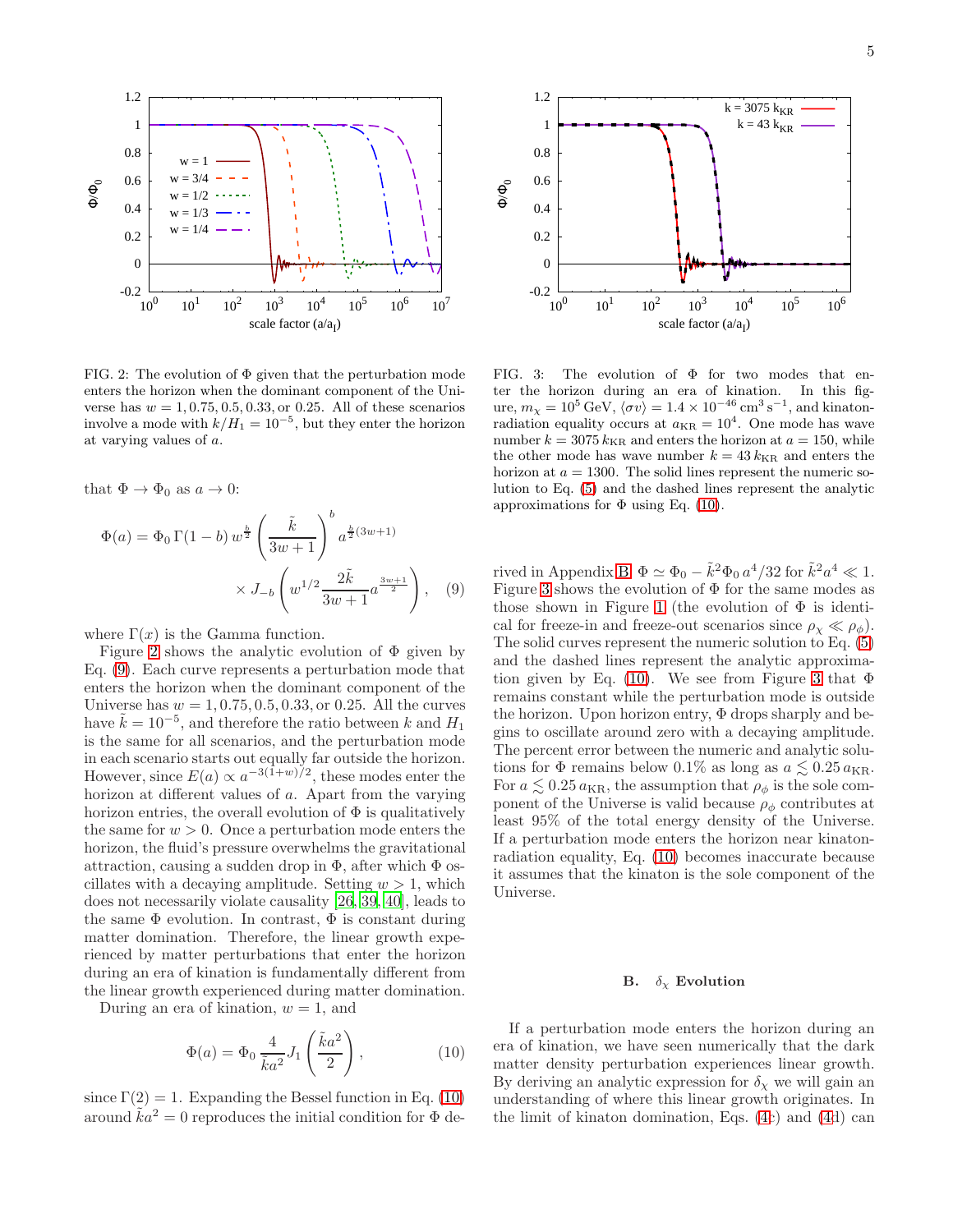be rewritten as

$$
\delta_{\chi}' = -\tilde{\theta}_{\chi} a - 3\Phi',\tag{11a}
$$

$$
\tilde{\theta}'_{\chi} = -\frac{\tilde{\theta}_{\chi}}{a} - a\tilde{k}^2 \Phi.
$$
 (11b)

From these equations, we derive a single second order differential equation for  $\delta_{\gamma}$ :

$$
\delta''_{\chi} = \Phi\left(\frac{a^2}{a_{\text{hor}}^4}\right) - 3\Phi'' \equiv S(k, a),\tag{12}
$$

where  $a_{\text{hor}}$  is the scale factor value at horizon entry. The right hand side of Eq.  $(12)$  is the source term  $S(k, a)$ . To solve Eq. [\(12\)](#page-5-0), we first solve the homogeneous equation  $\delta''_X = 0$ :  $\delta_X = C_1 + C_2 a$ , where  $C_1$  and  $C_2$  are integration constants. The full solution to Eq. [\(12\)](#page-5-0) is a combination of the homogeneous solution and the particular solution. The particular solution is the integral of the source term times the Green's function (GF). The Green's function itself is a linear combination of the homogeneous solutions. If the homogeneous solutions are  $D_1(a)$  and  $D_2(a)$ , the general Green's function is

$$
GF(a,b) = \frac{D_1(a)D_2(b) - D_1(b)D_2(a)}{D'_1(b)D_2(b) - D_1(b)D'_2(b)},
$$
 (13)

where  $\prime$  denotes a derivative with respect to b. Given the homogeneous solutions  $C_1$  and  $C_2a$ , the Green's function for an era of kination is  $(a-b)$ . Therefore, the particular solution (PS) is

$$
PS(a) = \int_0^a \mathrm{d}b \, S(k, b) \, (a - b) \,. \tag{14}
$$

The particular solution and its derivative equal zero at  $a = 0$ . If we neglect the effects of dark matter annihilations, the adiabatic initial condition for  $\delta_{\chi}$  requires  $\delta_{\chi} = \Phi_0$  and  $\delta'_{\chi}(a) = 0$  at  $a = 0$ , which implies that  $C_2 = 0$  and  $C_1 = \Phi_0$ . Combining the homogeneous and particular solution produces the final analytic expression for  $\delta_{\chi}$ :

$$
\delta_{\chi} = \Phi_0 + \int_0^a \mathrm{d}b \, S(k, b) \, (a - b) \,. \tag{15}
$$

Using the analytic expression for  $\Phi$  given by Eq. [\(10\)](#page-4-4), we evaluate the source term and determine the evolution of  $\delta_{\chi}$  well after the mode enters the horizon. If the integral in Eq. [\(15\)](#page-5-1) is evaluated for  $a \gg a_{\text{hor}}$ , changing the upper bound on the integral from a to  $\infty$  does not change the value of the integral because the source term goes to zero at  $a \gg a_{\text{hor}}$ . With this approximation, we find that, well after horizon entry,  $\delta_{\chi}$  is equal to the sum of a constant term and a term that grows linearly with

the scale factor:

$$
\delta_{\chi} = A + B a, \tag{16a}
$$

$$
A = \Phi_0 + \int_0^\infty \mathrm{d}b \, S(k, b) \, (-b) = \Phi_0 - \Phi_0 = 0,\qquad(16b)
$$

$$
B = \int_0^\infty \mathrm{d}b \, S(k, b) = 2 \frac{\Gamma(3/4)}{\Gamma(5/4)} \, \tilde{k}^{1/2} \, \Phi_0 \simeq 2.7 \, \tilde{k}^{1/2} \, \Phi_0. \tag{16c}
$$

<span id="page-5-0"></span>Therefore, if a perturbation mode enters the horizon during kination, the subhorizon evolution of  $\delta_{\chi}$  for  $a \gg a_{\text{hor}}$ during kination is

<span id="page-5-2"></span>
$$
\delta_{\chi} = 2.7 \,\tilde{k}^{1/2} \Phi_0 \, a = 2.7 \,\Phi_0 \left( \frac{a}{a_{\text{hor}}} \right). \tag{17}
$$

The last equality follows from the fact that we defined  $k \equiv k/H_1 = a_{\text{hor}}H(a_{\text{hor}})/H_1 = a_{\text{hor}}E(a_{\text{hor}})$ . During an era of kination,  $E(a) = a^{-3}$ , and therefore  $a_{\text{hor}} = \tilde{k}^{-1/2}$ .

After the Universe becomes radiation dominated,  $\delta_{\chi}$  grows logarithmically and  $a\delta'_{\chi}$  is constant:  $a\delta'_{\chi}(a) \simeq a_{\text{KR}}\delta'_{\chi}(a_{\text{KR}})$ . Solving for the evolution of  $\delta_{\chi}$  after kinaton-radiation equality and connecting it with Eq. [\(17\)](#page-5-2) yields

<span id="page-5-3"></span>
$$
\delta_{\chi} = 2.7 \, \Phi_0 \left( \frac{a_{\rm KR}}{a_{\rm hor}} \right) \left[ 1 + \ln \left( \frac{a}{a_{\rm KR}} \right) \right]. \tag{18}
$$

Figure [4](#page-6-0) shows the evolution of  $\delta_{\chi}$  using the numeric solution to Eq. [\(4\)](#page-2-0) and the analytic expressions given by Eqs. [\(15\)](#page-5-1) and [\(18\)](#page-5-3) for freeze-in and freeze-out scenarios. Equation [\(15\)](#page-5-1) matches the numeric expression for  $\delta_{\chi}$  to within 5% for  $a < 0.5 \alpha_{\rm KR}$  for freeze-in scenarios. We see in the right panel of Figure [4](#page-6-0) that the numeric evolution of  $\delta_{\chi}$  does not match the analytic evolution for freeze-out scenarios before horizon entry. This discrepancy is due to the fact that Eq. [\(15\)](#page-5-1) was derived neglecting dark matter annihilations and assuming that  $\delta_{\chi} = \Phi_0$  at  $a = 0$ . For freeze-out scenarios, the condition that  $\delta_{\chi} = \Phi_0$  at  $a = 0$  is not valid, but  $\delta_{\chi}$  does evolve toward  $\Phi_0$  after freeze-out, as seen in Figure [1.](#page-3-1) As  $a_{\text{hor}}$ becomes much larger than  $a_F$ ,  $\delta_\chi$  gets closer to  $\Phi_0$  before horizon entry, and Eq. [\(15\)](#page-5-1) better matches the numeric solution to Eq. [\(4\)](#page-2-0). For example, with  $a_{\rm hor}/a_{\rm F} = 485$ , Eq. [\(15\)](#page-5-1) must be multiplied by a factor of 0.95 to match the numeric evolution of  $\delta_{\chi}$  between  $a_{\rm hor} < a < 0.5 a_{\rm KR}$ . If  $a_{\rm hor}/a_F = 57$ , the correction factor varies between 0.85 and 0.95 for different a values. These corrections must also be taken into account when comparing Eq. [\(18\)](#page-5-3) to the numeric evolution of  $\delta_{\chi}$  for freeze-out scenarios. For freeze-in scenarios, Eq. [\(18\)](#page-5-3) matches the numerics after  $a = 10 a_{\text{KR}}$  to within 5%.

<span id="page-5-1"></span>To compare the evolution of  $\delta_{\chi}$  for modes that enter the horizon during an era of kination to those that enter during radiation domination, we repeat our previous analysis for modes that enter the horizon when the dominant component of the Universe has a generic equationof-state parameter  $w$ . Given that the dominant component of the Universe has a constant  $w$ , the evolution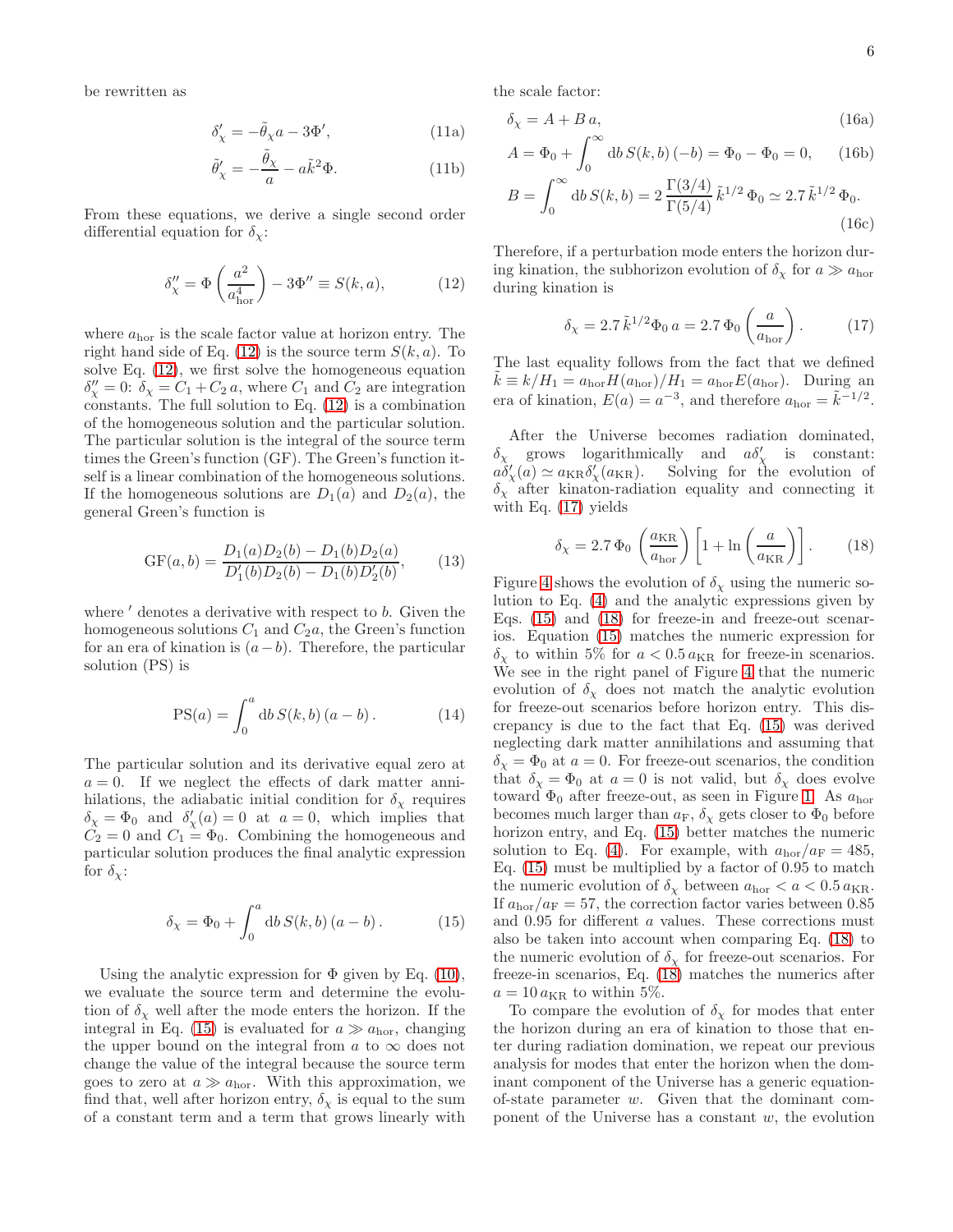

<span id="page-6-0"></span>FIG. 4: Evolution of a dark matter density perturbation that enters the horizon during an era of kination. The left panel corresponds to scenarios where dark matter freezes in during an era of kination with  $\langle \sigma v \rangle = 1.4 \times 10^{-46} \text{ cm}^3 \text{ s}^{-1}$ . The right panel corresponds to scenarios where dark matter freezes out during an era of kination with  $\langle \sigma v \rangle = 1 \times 10^{-23} \text{ cm}^3 \text{ s}^{-1}$  and freeze-out occurring at  $a_F = 2.5$ . In both panels,  $m_\chi = 10^5 \text{ GeV}$  and  $a_{KR} = 10^4$ . The mode shown has wave number  $k = 3075 k_{KR}$  and enters the horizon at  $a = 150$ . The solid curve represents the numerical solution for  $\delta_{\chi}$  using Eq. [\(4\)](#page-2-0), the short-dashed line represents the analytical expression for  $\delta_x$  using Eq. [\(15\)](#page-5-1), and the long-dashed line corresponds to Eq. [\(18\)](#page-5-3).

equations for  $\delta_{\chi}$  and  $\tilde{\theta}_{\chi}$  are

$$
\delta'_{\chi} = -\tilde{\theta}_{\chi} a^{\frac{-3}{2}(\frac{1}{3}-w)} - 3\Phi', \tag{19a}
$$

$$
\tilde{\theta}'_{\chi} = -\frac{\tilde{\theta}_{\chi}}{a} - \tilde{k}^2 a^{\frac{-3}{2}(\frac{1}{3} - w)} \Phi.
$$
 (19b)

Combining these equations results in a second-order differential equation for  $\delta_{\chi}$ :

$$
\delta''_{\chi} + \frac{3}{2}(1-w)\frac{\delta'_{\chi}}{a} = \tilde{k}^2 a^{-3(\frac{1}{3}-w)}\Phi - \frac{9}{2}(1-w)\frac{\Phi'}{a} - 3\Phi''.
$$
\n(20)

The homogeneous equation corresponding to Eq. [\(20\)](#page-6-1) is  $\delta''_x + \frac{3}{2}(1-w)\frac{\delta'_x}{a} = 0$ . If  $w \neq 1/3$ , the homogeneous solution is

$$
\delta_{\chi} = C_1 + C_2 a^{\frac{3}{2}w - \frac{1}{2}},\tag{21}
$$

whereas if  $w = 1/3$ , the homogeneous solution is

$$
\delta_{\chi} = C_1 + C_2 \ln(a). \tag{22}
$$

We showed in Figure [2](#page-4-2) that the evolution of  $\Phi$  is qualitatively the same for perturbation modes that enter the horizon when the dominant component of the Universe has  $w > 0$ . Therefore, the source term will also be qualitatively the same for these scenarios. Since the integral of the source term is constant at late times, the Green's function produces a similar functional form for the evolution of  $\delta_{\gamma}$  compared to the homogeneous solution. Therefore, if a perturbation mode enters the horizon and  $w > 0$ and  $w \neq 1/3$ , then the Green's function demands

$$
\delta_{\chi} = A + B a^{\frac{3}{2}w - \frac{1}{2}},\tag{23}
$$

and, if  $w = 1/3$ , then

$$
\delta_{\chi} = A + B \ln(a),\tag{24}
$$

where A and B are integration constants. Overall, the logarithmic growth experienced by subhorizon matter perturbations during radiation domination is a byproduct of the homogeneous solution to Eq. [\(20\)](#page-6-1). Similarly, it is the homogeneous solution that leads to the linear growth of subhorizon matter perturbations during an era of kination.

<span id="page-6-1"></span>The different  $\delta_{\chi}$  growth rates can be attributed to the motion of the dark matter particles. We saw in Figure [1](#page-3-1) that once a mode enters the horizon, the dark matter density perturbation experiences a kick from the decaying gravitational potential. This kick causes the dark matter particles to drift toward overdense areas, even after  $\Phi \to 0$ . The comoving displacement of massive particles is

<span id="page-6-2"></span>
$$
\vec{s} = \int v \frac{\mathrm{d}t}{a} \propto \int \frac{\mathrm{d}t}{a^2} \propto \int \frac{\mathrm{d}a}{a^3 H},\tag{25}
$$

where  $v \propto 1/a$  is the physical particle velocity. Expressing the Hubble parameter in terms of  $w$ , Eq.  $(25)$  implies that  $\vec{s} \propto a^{(3w-1)/2}$  for  $w > 1/3$  and  $\vec{s} \propto \ln a$  for  $w = 1/3$ . To linear order,  $\delta$  evolves in the same manner as  $\vec{s}$ :  $\delta = -\vec{\nabla} \cdot \vec{s}$ . Therefore,  $\delta_{\chi}$  grows as a direct consequence of the particles' drift toward overdense regions. If  $0 < w < 1/3$ ,  $\delta_{\chi}$  does not grow because the expansion of the comoving grid is faster than the particles' drift velocity. During radiation domination, the comoving drift velocity decays as  $a^{-2}$ , which is the same as the expansion of the comoving grid  $(H \propto a^{-2})$ , resulting in logarithmic growth. During an era of kination,  $H(a)$  decreases faster than during radiation domination, so the expansion of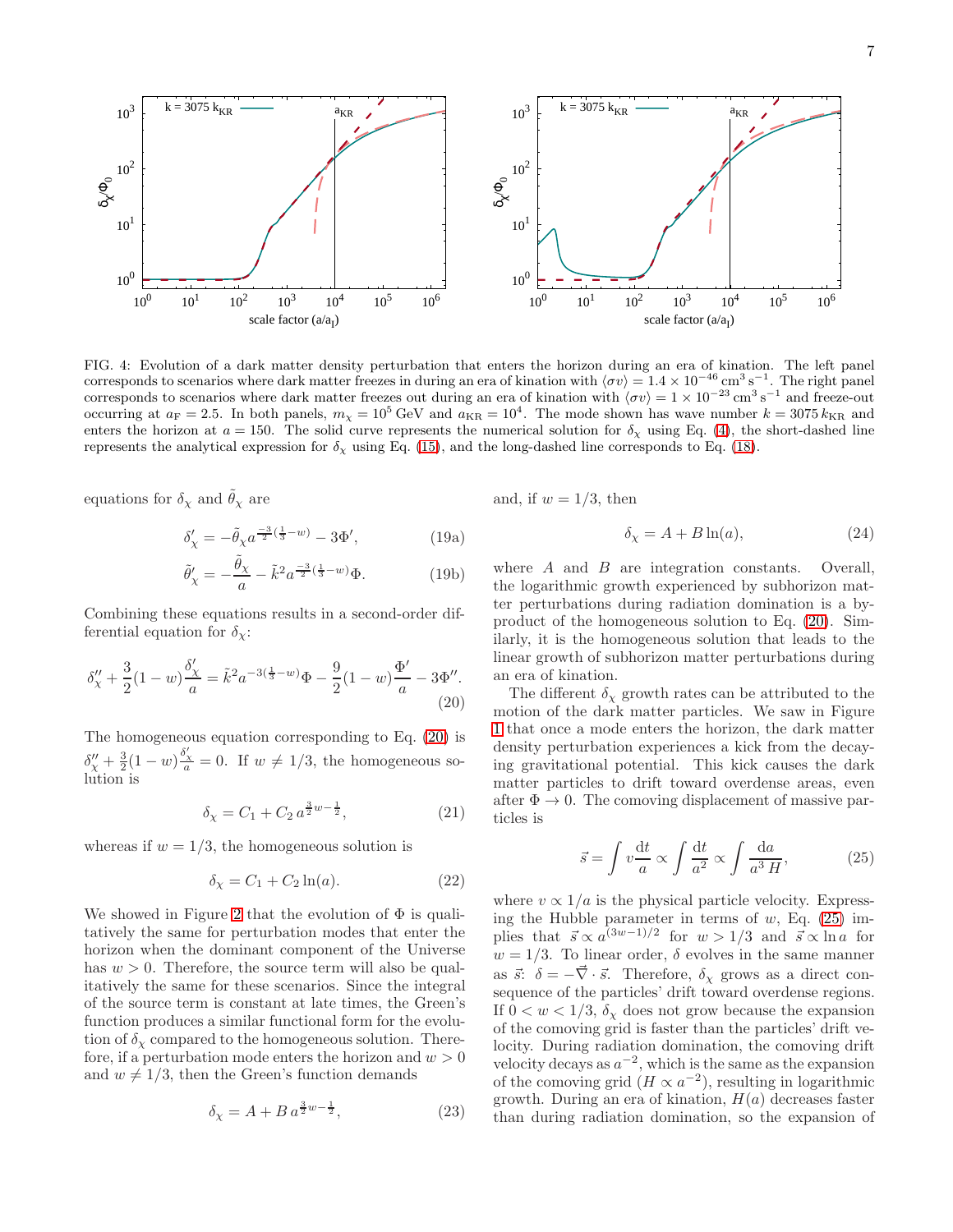the comoving grid slows down faster, thereby allowing a particle with a given drift velocity to cover more comoving space, which results in an enhanced growth rate for  $\delta_{\chi}$ . It is important to note that this mechanism for dark matter perturbation growth is different than that experienced during matter domination. During matter domination, the gravitational potential is constant in time and the dark matter particles experience a perpetual gravitational force, thereby causing  $\delta_{\chi}$  to grow linearly with the scale factor.

The fact that dark matter particles are drifting toward initially overdense regions does not necessarily mean structure will form during an era of kination. In other words, it is still uncertain how  $\delta_{\chi}$  will evolve in the nonlinear regime. One possibility is that dark matter particles are moving fast enough that, instead of collapsing and forming structure, they pass by each other and overdense regions becomes underdense. Collapse may still be possible, however, if local areas of matter domination persist long enough to halt the motion of particles through the overdense region. Further investigation is required to determine how  $\delta_{\chi}$  evolves in the non-linear regime during an era of kination or radiation domination. However, we can be certain that modes that remain linear until matter-radiation equality will form halos. In addition, these halos form earlier than they would if the Universe had been radiation dominated when the relevant scales entered the horizon, due to the enhanced growth of  $\delta_{\chi}$  during kination.

### <span id="page-7-0"></span>IV. THE MATTER POWER SPECTRUM

To analyze the matter power spectrum, we evaluate  $\delta_{\chi}$  at a fixed time for various k values. Figure [5](#page-8-1) shows how  $\delta_{\chi}$  changes with k when numerically evaluating Eq. [\(4\)](#page-2-0) at a fixed value of the scale factor well after kinaton-radiation equality. The scenario depicted is a freeze-in scenario with  $m<sub>x</sub> = 10<sup>5</sup>$  GeV and  $\langle \sigma v \rangle = 1.4 \times 10^{-46} \,\text{cm}^3\,\text{s}^{-1}$ . The transfer functions for freeze-in and freeze-out scenarios differ by less than 4% for modes with  $a_{\rm hor}/a_F \gtrsim 800$ : these modes are unaffected by "relentless" annihilations. In Figure [5,](#page-8-1) there are three distinct behaviors. Modes with  $k \lesssim 0.01 \, k_{\mathrm{KR}}$ are still outside the horizon at  $a = 100 \, a_{\text{KR}}$ . To preserve adiabaticity, superhorizon modes evolve and  $\delta_{\chi}$  increases by a factor of  $4/3$  as the Universe transitions from an era of kination to radiation domination. Thus,  $\delta_{\chi}(100 \, a_{\rm KR}) = (4/3)\Phi_0.$ 

Modes with  $0.01 \lesssim k/k_{\mathrm{KR}} \lesssim 1$  enter the horizon during radiation domination. The evolution of  $\delta_{\chi}$  for these modes follows the function

$$
\delta_{\chi}(a) = \Phi_{\rm p} \left[ A \ln \left( \frac{B \, a}{a_{\rm hor}} \right) \right],\tag{26}
$$

with  $A = 9.11$ ,  $B = 0.594$  [\[38](#page-11-22)]. In this expression,  $\Phi_{\rm p}$  is defined as the superhorizon gravitational potential during radiation domination. To determine how  $\Phi_{\rm p}$  relates

to  $\Phi_0$ , the superhorizon gravitational potential during an era of kination, we evolve a superhorizon mode across  $a_{\rm KR}$ . As the Universe transitions from an era of kination to radiation domination, a superhorizon mode will evolve to keep the curvature perturbation  $\zeta \equiv \Phi + 2\Phi/(3 + 3w)$ <br>constant. Since  $w = 1$  during an era of kination, Since  $w = 1$  during an era of kination,  $\zeta_{\rm K}(a < a_{\rm KR}) = (4/3) \Phi_0$ . During radiation domination  $w = 1/3$ , and  $\zeta_R(a > a_{KR}) = (3/2) \Phi_P$ . Since  $\zeta_K = \zeta_R$ for a superhorizon mode, then  $\Phi_{\rm p} = (8/9) \Phi_0$ . The longdashed line in Figure [5](#page-8-1) corresponds to Eq. [\(26\)](#page-7-1) evaluated at  $a = 100 a_{\text{KR}}$  with  $\Phi_{\text{p}} = (8/9)\Phi_{0}$ . This analytical model matches the numeric solution to Eq. [\(4\)](#page-2-0) extremely well for modes with  $0.05 \le k/k_{\text{KR}} \le 1$ . As expected, if a mode enters the horizon during radiation domination, it is unaffected by the preceding era of kination.

Modes with  $k/k_{\text{KR}} \gtrsim 1$  enter the horizon during an era of kination. We wish to express the evolution of  $\delta_{\chi}$  for these modes in the same fashion as Eq. [\(26\)](#page-7-1). From Eq. [\(18\)](#page-5-3), we see that  $A = (9/8) \times 2.7 a_{\text{KR}} \tilde{k}^{1/2}$  and  $ln(B) = 1 + ln(a_{hor}/a_{KR})$ . Since Figure [5](#page-8-1) is in terms of  $k/k_{\text{KR}}$ , we similarly need to express A and B in terms of  $k/k_{\text{KR}}$ . Using the fact that  $a_{\text{hor}} = \tilde{k}^{-1/2}$  during an era of kination and that  $a_{\text{KR}} = \tilde{k}_{\text{KR}}^{-1/2} 2^{1/4}$ , we determine that for modes with  $k/k_{\text{KR}} \gtrsim 1$ ,

<span id="page-7-2"></span>
$$
\delta_{\chi}(a) = 2.7 \, \Phi_0 \left(\frac{k\sqrt{2}}{k_{\rm KR}}\right)^{1/2} \ln\left[e\left(\frac{k_{\rm KR}}{k\sqrt{2}}\right)^{1/2} \frac{a}{a_{\rm hor}}\right]. \tag{27}
$$

The short-dashed line in Figure [5](#page-8-1) correspond to Eq. [\(27\)](#page-7-2), where  $a$  is evaluated at  $100 a_{\text{KR}}$ . This analytical model matches the numeric solution very well for modes with  $k/k_{\text{KR}} \gtrsim 100$ . We also found a fitting function that not only smoothly connects Eqs. [\(26\)](#page-7-1) and [\(27\)](#page-7-2), but also matches the numeric solution of  $\delta_{\gamma}$  to within 5% for modes with  $0.05 < k/k_{\rm KR} < 1000$ :

$$
\delta_{\chi}(a) = \frac{8}{9} \Phi_0 \left[ A \ln \left( \frac{B a}{a_{\text{hor}}} \right) \right]
$$
  

$$
A = 2.29 \left[ 0.11 \times 9.11^{2.64} + 2.9 \left( \frac{k}{k_{\text{KR}}} \right)^{1.32} \right]^{-38}
$$
  

$$
B = \left[ 0.594^{-6.59} + e^{-6.59} \left( \frac{k}{k_{\text{KR}}} \right)^{3.29} \right]^{-.15} .
$$
 (28)

From Eq. [\(27\)](#page-7-2), it is clear that if a mode enters the horizon during an era of kination,  $\delta_{\chi}/\Phi_0 \propto k^{1/2}$ . In contrast, it has been shown in Refs. [\[8](#page-11-4), [9](#page-11-5)] that if a mode enters the horizon during an EMDE,  $\delta_{\chi}/\Phi_0 \propto k^2$ . Both of these scalings are consistent with linear growth prior to the onset of radiation domination. Since a mode enters the horizon at  $k = aH$ , during an era of kination  $a_{\text{hor}} \propto k^{-1/2}$ , and during an EMDE  $a_{\text{hor}} \propto k^{-2}$  [\[8,](#page-11-4) [9\]](#page-11-5). Therefore, even though  $\delta_{\chi} \propto a/a_{\text{hor}}$  during both eras,  $\delta_{\chi}$ scales differently with k.

<span id="page-7-1"></span>With this scaling, we can determine how the matter power spectrum scales with  $k$  for modes with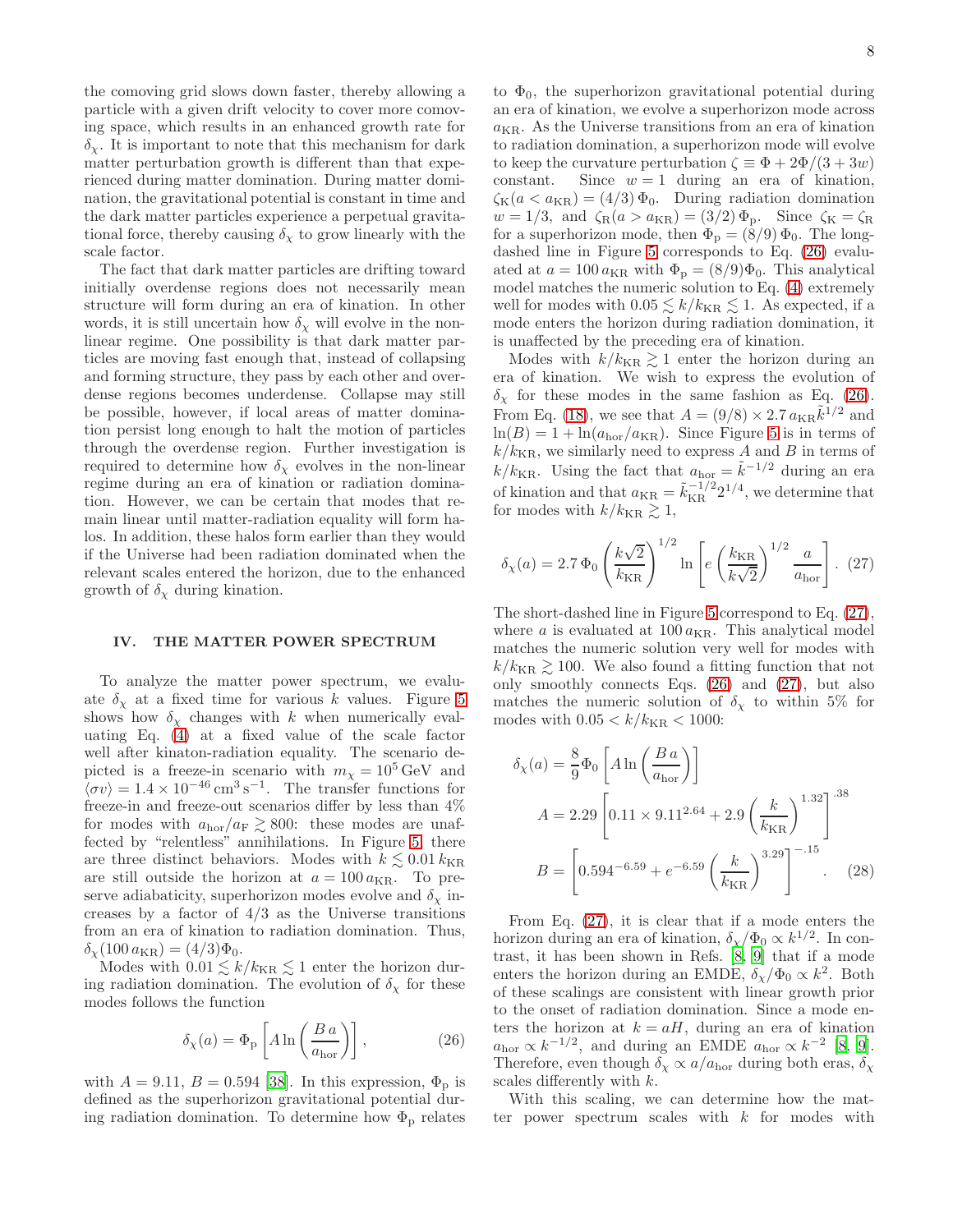

<span id="page-8-1"></span>FIG. 5: The dark matter density perturbation evaluated at  $100 a_{\text{KR}}$  for various k modes. In this figure,  $m_{\chi} = 10^5 \text{ GeV}$ ,  $\langle \sigma v \rangle = 1.4 \times 10^{-46}$  cm<sup>3</sup> s<sup>-1</sup>, and kinaton-radiation equality occurs at  $a_{\text{KR}} = 10^4$ . The solid curve represents the numeric evaluation of Eq. [\(4\)](#page-2-0), while the long-dashed line and shortdashed line represent the analytical evolution via Eqs. [\(26\)](#page-7-1) and [\(27\)](#page-7-2).

 $k > k_{\text{KR}}$ . The power spectrum of density perturbations is  $P_{\delta} = P_{\Phi} (\delta / \Phi_0)^2$ , where  $P_{\Phi} \propto k^{n_s-4}$  is the power spectrum of curvature fluctuations and  $n_s$  is the scalar spectral index.  $\frac{1}{2}$  for modes that enter the horizon during an era of kination,  $P_{\delta} \propto k^{n_s-3}$  for  $k > k_{\text{KR}}$ . In comparison,  $P_{\delta} \propto k^{n_s}$ for modes with  $k < k_{\text{eq}}$  and  $P_{\delta} \propto k^{n_s-4} \ln^2 k$  for modes with  $k_{\text{eq}} < k < k_{\text{KR}}$ , where  $k_{\text{eq}}$  is the wave number of the mode that enters the horizon at matter-radiation equality. Thus, there is a small-scale enhancement to the matter power spectrum due to an era of kination compared to modes that enter the horizon during radiation domination. In addition, the matter power spectrum is shallower on small scales for modes that enter the horizon during kination compared to modes that enter the horizon during an EMDE, implying that collapse at a given scale will happen later following an era of kination compared to following an EMDE.

## <span id="page-8-0"></span>V. CONCLUSION

We determined how the gravitational potential  $\Phi$  and the dark matter density perturbations  $\delta_{\chi}$  evolve for modes that enter the horizon during an era of kination. In addition to numerically solving for the evolution of  $\Phi$  and  $\delta_{\chi}$  during kination, we also derived analytic expressions for their evolution during eras in which the dominant component of the Universe has a general equation-of-state parameter  $w$ . We determined that the gravitational potential vanishes upon horizon entry if the dominant energy component has  $w > 0$ . In addition, if  $w > 1/3$ , then  $\delta_{\chi} \propto a^{3w/2-1/2}$ . Consequently, if a perturbation mode enters the horizon during an era of ki-

nation ( $w = 1$ ),  $\delta_{\chi}$  grows linearly with the scale factor. This linear growth is due to the drift of the dark matter toward initially overdense regions. The comoving displacement of massive particles under pure drift is  $\vec{s} \propto a^{(3w-1)/2}$  for  $w > 1/3$ . If  $0 < w < 1/3$ , the expansion rate of the Universe is greater than the particles' drift velocity and  $\vec{s}$  cannot grow, thereby not permitting perturbation growth. For modes that enter the horizon during an era of kination, the linear growth of  $\delta_{\chi}$  during kination implies that  $\delta_{\chi}/\Phi_0 \propto k^{1/2}$ . Therefore, for modes that enter the horizon during kination, the matter power spectrum  $P_\delta \propto k^{n_s-3}$ . In comparison, for modes that enter the horizon during radiation domination  $P_\delta \propto k^{n_s-4} \ln^2 k$ and there is a small-scale enhancement to the matter power spectrum due to an era of kination compared to modes that enter the horizon during radiation domination.

The linear growth experienced by  $\delta_{\chi}$  during kination will lead to enhanced small-scale structure formation following kination. The presence of small-scale structure effectively increases the dark matter annihilation rate. If a perturbation mode enters the horizon during an EMDE,  $\delta_{\chi}$  grows linearly with the scale factor and the dark matter annihilation rate is enhanced by several orders of magnitude, depending on the formation time of the microhalos [\[8](#page-11-4), [9](#page-11-5)]. However, the boost to the dark matter annihilation rate is limited to  $10<sup>6</sup>$  if halos only form after  $z \sim 500$  [\[8,](#page-11-4) [9](#page-11-5)]. In Ref. [\[18\]](#page-11-11) we found that in order to produce the observed dark matter relic abundance, freeze-in scenarios during an era of kination require  $\langle \sigma v \rangle$  be between  $10^{-50} \text{ cm}^3 \text{ s}^{-1}$  and  $10^{-37} \text{ cm}^3 \text{ s}^{-1}$ for  $10^{-2} \text{GeV} \lesssim m_{\chi} < 10^5 \text{GeV}$ . The strongest observational bound on  $\langle \sigma v \rangle$  is  $\langle \sigma v \rangle < 10^{-27} \text{ cm}^3 \text{ s}^{-1}$ , and that bound is applicable to  $1 \,\text{GeV} \lesssim m_{\chi} \lesssim 10 \,\text{GeV}$  [\[29\]](#page-11-14). Therefore, even with a boost factor of  $10^6$ , the dark matter annihilation signal for freeze-in scenarios during an era of kination is still not observable.

For freeze-out scenarios during an era of kination, the  $\langle \sigma v \rangle$  values that would produce the observed dark matter relic abundance are nearly ruled out by Fermi-LAT[\[29](#page-11-14)] and H.E.S.S.[\[30\]](#page-11-15) observations. A modest boost factor of 10 would completely rule out freeze-out scenarios during an era of kination if dark matter annihilates via the  $b\overline{b}$ ,  $\tau^+\tau^-$ , or  $W^+W^-$  annihilation channels. It remains to be determined if the growth of perturbations during kination is capable of generating this enhancement. Although an EMDE can easily lead to boost factors of order 1000 or more, the linear growth of perturbations during kination leads to a shallower enhancement to the small-scale power spectrum:  $P(k) \propto k^{n_s-3}$  instead of  $P(k) \propto k^{n_s}$ . As a result, the formation of microhalos will be delayed relative to EMDE cosmologies because a given value of  $k/k_{\text{KR}}$  will go nonlinear far later than the same value of  $k/k_{\text{RH}}$ , where  $k_{\text{RH}}$  is the scale that enters the horizon at the end of an EMDE. Equivalently, larger values of  $k/k_{\text{KR}}$  are required to form microhalos at a given redshift, which increases the likelihood that these scales will be suppressed by the free-streaming of the dark matter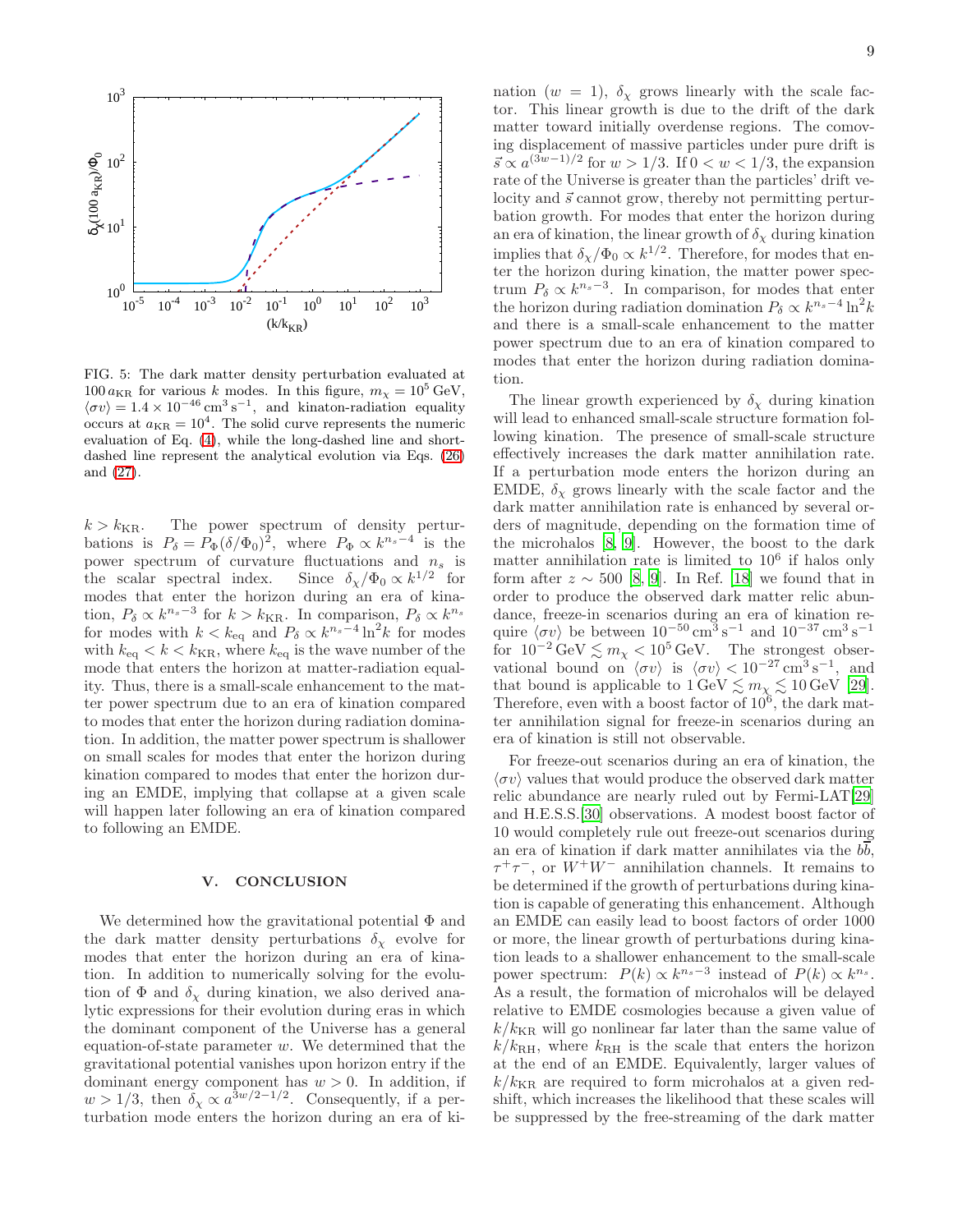particles [\[41\]](#page-11-25). An analysis of the microhalo abundance predicted by Press-Schechter theory [\[42\]](#page-11-26) following the same procedure as Refs.[\[8,](#page-11-4) [9\]](#page-11-5) would provide an estimate of the boost factor and determine if freeze-out scenarios during kination are compatible with current observational bounds on dark matter annihilation.

#### Acknowledgments

We thank M. Sten Delos and Chris Hirata for insightful and helpful discussions. This work was supported by NSF Grant No. PHY-1417446.

# <span id="page-9-0"></span>Appendix A: Derivation of the Perturbation Equations

The perturbation evolution equations are derived by perturbing the covariant form of the energy-transfer equations given in Eq. [\(1\)](#page-1-3). We follow the same approach as that outlined in Refs. [\[8,](#page-11-4) [9,](#page-11-5) [43](#page-11-27), [44\]](#page-12-0). The kinaton, dark matter, and radiation all behave as perfect fluids with energy momentum tensors

$$
T^{\mu\nu} = pg^{\mu\nu} + (\rho + p)u^{\mu}u^{\nu}, \tag{A1}
$$

where  $\rho$  is the fluid's energy density,  $p$  is its pressure, and  $u^{\mu} \equiv dx^{\mu}/d\lambda$  is its four-velocity. The kinaton has  $p = \rho$ , the radiation has  $p = \rho/3$ , and the dark matter is a pressureless fluid. Equation [\(1\)](#page-1-3) implies that the three fluids exchange energy. This energy exchange is expressed covariantly as

$$
\nabla_{\mu} \left( {}^{(i)}T^{\mu}_{\nu} \right) = Q_{\nu}^{(i)}, \tag{A2}
$$

where  $i$  represents the individual fluids. In the absence of spatial variations,

$$
\nabla_{\mu}\left({}^{(i)}T_{0}^{\mu}\right) = -\dot{\rho}_{i} - 3H(\rho_{i} + p_{i}),\tag{A3a}
$$

$$
\nabla_{\mu}\left(^{(i)}T_{j}^{\mu}\right) = 0,\tag{A3b}
$$

where a dot represents differentiation with respect to proper time. Using Eq. [\(A3\)](#page-9-2) and Eq. [\(1\)](#page-1-3), the covariant energy exchange for this three-fluid model is

$$
Q_{\nu}^{(\phi)} = 0,\t\t(A4a)
$$

$$
Q_{\nu}^{(\chi)} = -L_{\nu},\tag{A4b}
$$

$$
Q_{\nu}^{(r)} = L_{\nu},\tag{A4c}
$$

where

$$
L_{\nu} = \frac{\langle \sigma v \rangle}{m_{\chi}} \left( \rho_{\chi}^2 u_{\nu}^{(\chi)} - \rho_{\chi, \text{eq}}^2 u_{\nu}^{(r)} \right). \tag{A5}
$$

Equation [\(A5\)](#page-9-3) is different than the definition of  $L_{\nu}$  in Ref. [\[9\]](#page-11-5). We have corrected the expression for  $L_{\nu}$  to account for the fact that, while in thermal equilibrium, the dark matter is pair-produced with the same velocity as the radiation. This change introduces coupling terms between  $\theta_{\chi}$  and  $\theta_{r}$  that are only relevant while pair production is important.

Next, we evaluate Eq. [\(A2\)](#page-9-4) using the perturbed Friedmann-Robertson-Walker (FRW) metric

<span id="page-9-1"></span>
$$
ds^{2} = -(1+2\Psi) dt^{2} + a^{2}(t)\delta_{ij} (1+2\Phi) dx^{i} dx^{j}. (A6)
$$

Perturbations are introduced into the density of each fluid with  $\rho_i(t, \vec{x}) = \rho_i^0(t) [1 + \delta_i(t, \vec{x})],$  where  $\rho_i^0(t)$  is the background energy density of each fluid and  $\delta_i(t, \vec{x}) \equiv \delta \rho_i / \rho_i^0$  is the density perturbation of each fluid. In addition, perturbations are introduced into the four-velocity of each fluid:  $u_0 = -(1 + \Psi)$  and  $u_{j(i)} = a^2 \delta_{kj} v_{(i)}^k$ , where  $v_{(i)}^k \equiv dx^k/dt$  is the peculiar velocity of the ith fluid. The combination of perturbations to the metric, energy density, and four-velocity introduce perturbations to the energy exchange variables  $Q_{\nu}$  and  $L_{\nu}$ : the first-order components are

$$
Q_0^{(\phi),(1)} = Q_j^{(\phi),(1)} = 0,
$$
 (A7)

$$
L_0^{(1)} = -\frac{\langle \sigma v \rangle}{m_\chi} \left[ \left( \rho_\chi^0 \right)^2 (2\delta_\chi + \Psi) - \left( \rho_{\chi,\text{eq}}^0 \right)^2 (2\delta_{\chi,\text{eq}} + \Psi) \right],\tag{A8}
$$

$$
L_j^{(1)} = \frac{\langle \sigma v \rangle}{m_\chi} a^2 \left[ \left( \rho_\chi^0 \right)^2 \delta_{ij} v_{(\chi)}^i - \left( \rho_{\chi, \text{eq}}^0 \right)^2 \delta_{ij} v_{(r)}^i \right], \quad \text{(A9)}
$$

where  $\delta_{\chi,\text{eq}}$  is the dark matter equilibrium density perturbation. We see that both the zeroth- and first-order components of  $Q_0^{(\phi)}$  and  $Q_j^{(\phi)}$  $j^{(\varphi)}$  are zero, whereas  $L_{\nu}$  contains both a zeroth- and first-order component.

<span id="page-9-4"></span>Taking into account first-order perturbations, the  $\mu = 0$  component of Eq. [\(A2\)](#page-9-4) requires that each fluid obey the equation

<span id="page-9-5"></span>
$$
\frac{d\delta_i}{dt} + (1 + w_i) \frac{\theta_i}{a} + 3 (1 + w_i) \frac{d\Phi}{dt} =
$$
\n
$$
\frac{1}{\rho_i^0} \left( Q_0^{(i), (0)} \delta_i - Q_0^{(i), (1)} \right), \quad \text{(A10)}
$$

<span id="page-9-2"></span>where  $w_i$  is the equation of state parameter for a given fluid,  $\theta_i \equiv a \partial_j v^j$  is the divergence of the fluid's physical velocity, and  $Q_0^{(i),(0)}$  and  $Q_0^{(i),(1)}$  are the zeroth-order and first-order components of  $Q_0^{(i)}$  for each fluid. The divergence of the spatial component of Eq. [\(A2\)](#page-9-4) requires that each fluid obey the equation

<span id="page-9-6"></span>
$$
\frac{d\theta_i}{dt} + (1 - 3w_i)H\theta_i + \frac{\nabla^2 \Phi}{a} + \frac{w_i}{1 + w_i} \frac{\nabla^2 \delta_i}{a} =
$$

$$
\frac{1}{\rho_i^0} \left( \frac{\partial_i Q_i}{a(1 + w_i)} + Q_0^{(i),(0)} \theta_i \right). \quad (A11)
$$

<span id="page-9-3"></span>Applying Eqs. [\(A10\)](#page-9-5) and [\(A11\)](#page-9-6) to the kinaton  $(w_k = 1)$ , dark matter  $(w_\gamma = 0)$ , and radiation  $(w_r = 1/3)$  yields the following perturbation equations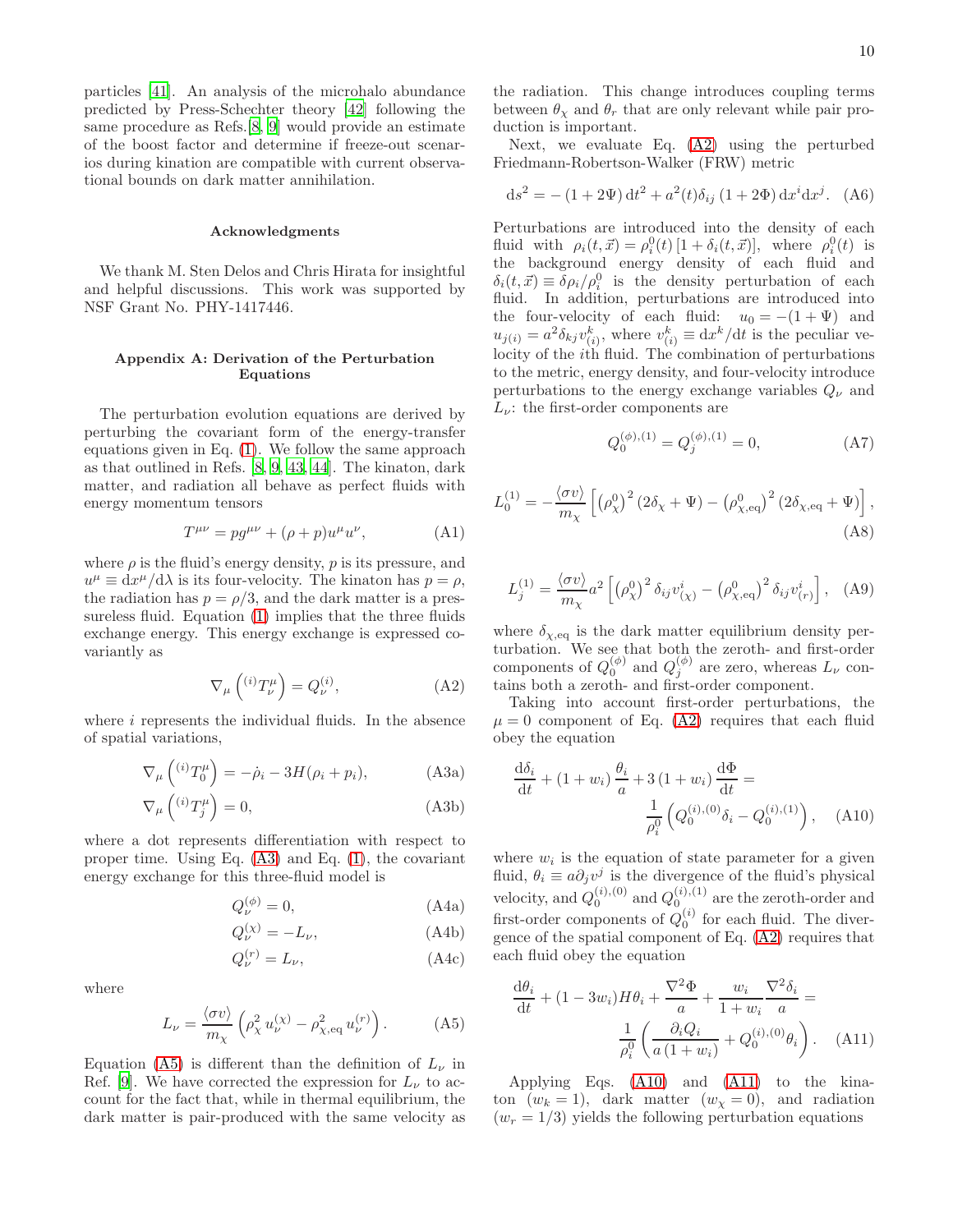$$
\frac{d\delta_{\phi}}{dt} + \frac{2\theta_{\phi}}{a} + 6\frac{d\Phi}{dt} = 0,\tag{A12a}
$$

$$
\frac{d\theta_{\phi}}{dt} - 2H\theta_{\phi} + \frac{\nabla^2 \Psi}{a} + \frac{1}{2} \frac{\nabla^2 \delta_{\phi}}{a} = 0,
$$
\n(A12b)

$$
\frac{d\delta_{\chi}}{dt} + \frac{\theta_{\chi}}{a} + 3\frac{d\Phi}{dt} = \frac{\langle \sigma v \rangle}{m_{\chi}\rho_{\chi}^{0}} \left[ -\Psi \left\{ \left( \rho_{\chi}^{0} \right)^{2} - \left( \rho_{\chi,eq}^{0} \right)^{2} \right\} - \left( \rho_{\chi}^{0} \right)^{2} \delta_{\chi} + \left( \rho_{\chi,eq}^{0} \right)^{2} \left( 2\delta_{\chi,eq} - \delta_{\chi} \right) \right],
$$
\n(A12c)

$$
\frac{\mathrm{d}\theta_{\chi}}{\mathrm{d}t} + H\theta_{\chi} + \frac{\nabla^2 \Psi}{a} = \frac{\langle \sigma v \rangle \left( \rho_{\chi,\text{eq}}^0 \right)^2}{m_{\chi} \rho_{\chi}^0} \left( \theta_r - \theta_{\chi} \right),\tag{A12d}
$$

$$
\frac{\mathrm{d}\delta_r}{\mathrm{d}t} + \frac{4}{3}\frac{\theta_r}{a} + 4\frac{\mathrm{d}\Phi}{\mathrm{d}t} = \frac{\langle\sigma v\rangle}{m_\chi \rho_r^0} \left[ \Psi \left\{ \left(\rho_\chi^0\right)^2 - \left(\rho_{\chi,\text{eq}}^0\right)^2 \right\} + \left(\rho_\chi^0\right)^2 (2\delta_\chi - \delta_r) - \left(\rho_{\chi,\text{eq}}^0\right)^2 (2\delta_{\chi,\text{eq}} - \delta_r) \right],\tag{A12e}
$$

$$
\frac{\mathrm{d}\theta_r}{\mathrm{d}t} + \frac{\nabla^2 \Psi}{a} + \frac{1}{4} \frac{\nabla^2 \delta_r}{a} = \frac{\langle \sigma v \rangle}{m_\chi \rho_r^0} \left( (\rho_\chi^0)^2 \left\{ \frac{3}{4} \theta_\chi - \theta_r \right\} + \frac{1}{4} (\rho_{\chi,\text{eq}}^0)^2 \theta_r \right). \tag{A12f}
$$

The perturbed time-time component of the Einstein equation yields

$$
\frac{\nabla^2 \Phi}{a^2} + 3H \left( H \Psi - \frac{\mathrm{d}\Phi}{\mathrm{d}t} \right) = -4\pi G \left( \rho_\phi^0 \delta_\phi + \rho_\chi^0 \delta_\chi + \rho_r^0 \delta_r \right). \tag{A13}
$$

Equation [\(A12\)](#page-10-1) assumes that the scalar field does not interact with either the dark matter or radiation and also assumes that the dark matter is created solely from thermal production.

#### <span id="page-10-0"></span>Appendix B: Initial Conditions

The evolution of density and velocity perturbations for a single plane-wave perturbation mode with wave number k are obtained by numerically integrating Eq.  $(4)$ from  $a = 1$  to some scale factor value well after kinatonradiation equality. The integration begins when the mode is well outside the horizon  $(k \ll aH)$ . To solve for the perturbation initial conditions, we simplify Eq. [\(4\)](#page-2-0) using the fact that at early times the Universe was dominated by the kinaton, so  $E(a) \approx a^{-3}$  and  $\tilde{\rho}_{\phi} \approx a^{-6}$ .

We first solve for the evolution of the kinaton perturbations and the gravitational potential during an era of kination for superhorizon modes. Simplifying Eqs. [\(4a](#page-2-0)),  $(4b)$  $(4b)$ , and  $(5)$  yields:

$$
\delta'_{\phi} + 2 a \tilde{\theta}_{\phi} + 6\Phi' = 0, \qquad (B1a)
$$

$$
\tilde{\theta}'_{\phi} - \frac{2}{a}\tilde{\theta}_{\phi} + \tilde{k}^2 a \Phi - \frac{1}{2}\tilde{k}^2 a \delta_{\phi} = 0, \qquad (B1b)
$$

$$
\tilde{k}^2 \Phi + 3a^{-4} (\Phi' a + \Phi) = \frac{3}{2} a^{-4} \delta_{\phi}.
$$
 (B1c)

One would initially suspect that given these three equations with three unknowns, we would have a fully defined set of differential equations. Yet in solving these equations, we discover that there is an ambiguity in the solution to  $\ddot{\theta}_{\phi}$  such that these three equations do not fully

<span id="page-10-1"></span>define the evolution of  $\tilde{\theta}_{\phi}$  for superhorizon modes. Equa-tion [\(B1a](#page-10-2)) corresponds to  $\nabla_{\mu}T_0^{\mu}=0$  and Eq. [\(B1b](#page-10-2)) corresponds to  $\nabla_{\mu}T_i^{\mu}=0$ . If Eqs. [\(B1\)](#page-10-2) formed a complete set, then they would be able to produce an algebraic expression for  $G_i^0$  using the Bianchi identity, which states that  $\nabla_{\mu} G^{\mu}_{\nu} = 0$ . Yet the Bianchi identity does not provide an algebraic expression for  $G_i^0$  and there remains an undermined initial condition. The time-space component of the perturbed Einstein equation contains additional information regarding our system of equations:

<span id="page-10-3"></span>
$$
\tilde{k}^2 (\Phi' a + \Phi) = -3 a^{-2} \tilde{\theta}_\phi.
$$
 (B2)

Equations [\(B1\)](#page-10-2) and [\(B2\)](#page-10-3) form a complete set of differential equations and initial conditions. Utilizing Eqs. [\(B1\)](#page-10-2) and [\(B2\)](#page-10-3), we solve for the evolution of the gravitational potential and the kinaton perturbations for superhorizon modes as an expansion in  $\tilde{k}^2$ :

$$
\Phi = \Phi_0 - \frac{1}{32} \tilde{k}^2 \Phi_0 a^4 + \mathcal{O}(\tilde{k}^4),
$$
 (B3a)

$$
\delta_{\phi} = 2\Phi_0 + \frac{17}{48}\tilde{k}^2\Phi_0 a^4 + \mathcal{O}(\tilde{k}^4), \quad (B3b)
$$

<span id="page-10-4"></span>
$$
\tilde{\theta}_{\phi} = -\frac{1}{3}\tilde{k}^2 \Phi_0 a^2 + \mathcal{O}(\tilde{k}^4). \tag{B3c}
$$

<span id="page-10-2"></span>Since the number of relativistic particles created or destroyed from dark matter annihilations is not sufficient to influence the evolution of  $\rho_r$ , the interaction between dark matter and radiation will not influence the evolution of radiation perturbations. Evaluating Eqs. [\(4e](#page-2-0)) and [\(4f](#page-2-0)) in the superhorizon limit, while ignoring the effects of dark matter annihilations, results in

$$
\delta_r = \frac{4}{3}\Phi_0 + \frac{17}{72}\tilde{k}^2\Phi_0 a^4 + \mathcal{O}(\tilde{k}^4), \quad \text{(B4a)}
$$

<span id="page-10-5"></span>
$$
\tilde{\theta}_r = -\frac{1}{3}\tilde{k}^2\Phi_0 a^2 + \mathcal{O}(\tilde{k}^4). \tag{B4b}
$$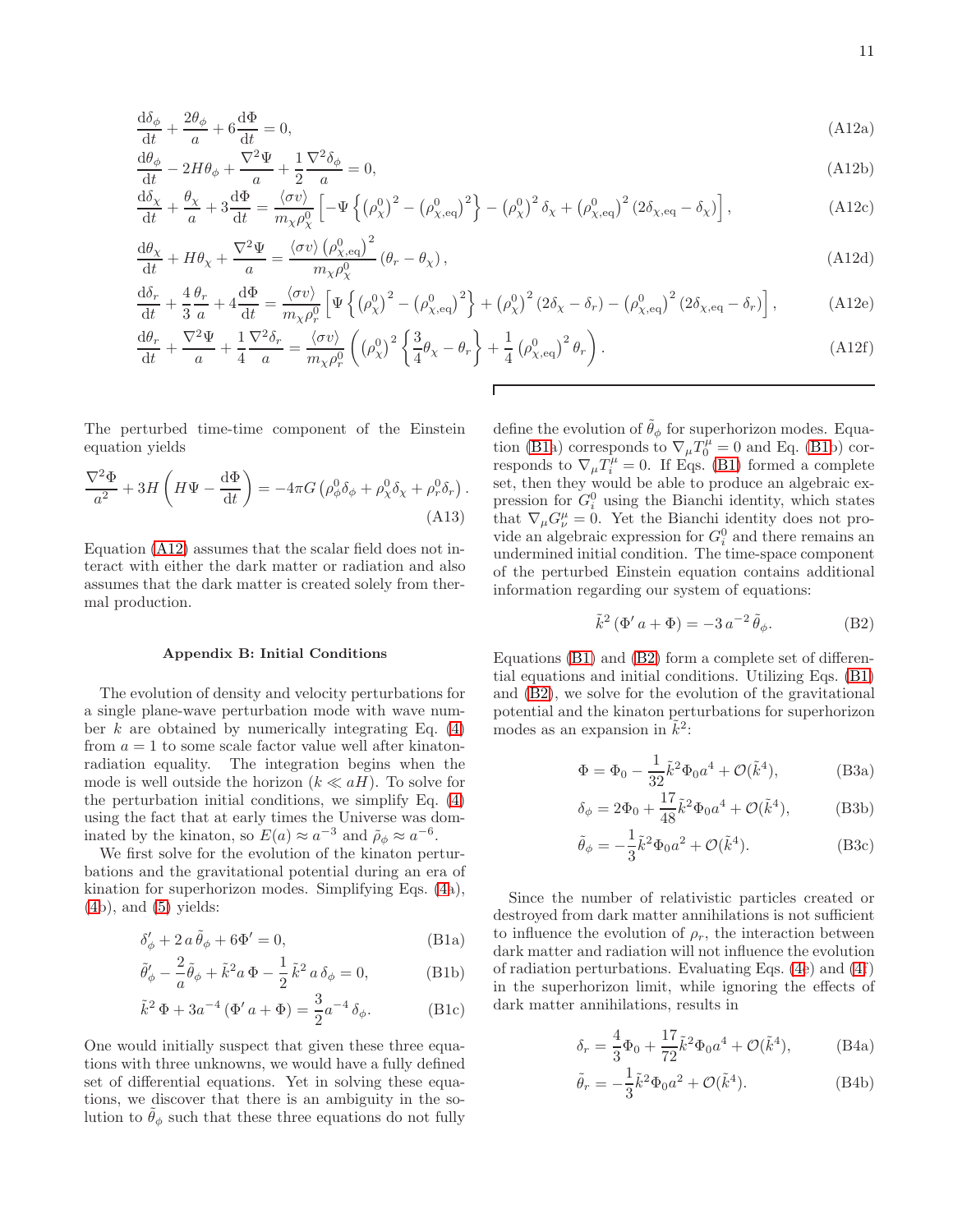The initial condition for  $\delta_{\chi}$  is chosen to ensure that the perturbations are adiabatic at superhorizon scales. For freeze-out scenarios, while the dark matter is in thermal equilibrium, the terms on the right-hand side of Eq. [\(4c](#page-2-0)) are much larger than the terms on the left-hand side. To make the terms on the right-hand side vanish while  $\rho_{\chi} = \rho_{\chi,\text{eq}},$ 

$$
\delta_{\chi} = \delta_{\chi, \text{eq}}.\tag{B5}
$$

Equation [\(B5\)](#page-11-28) maintains adiabaticity while the dark matter is in thermal equilibrium; if  $\rho_{\chi} = \rho_{\chi, \text{eq}}$ , then Eq. [\(B5\)](#page-11-28) makes  $\delta_i(\rho_i/\rho'_i)$  the same for all fluids.

For freeze-in scenarios, the initial condition for  $\delta_{\gamma}$  is more difficult to determine from the perturbation equations. We therefore choose the freeze-in initial condi12

tion for  $\delta_{\chi}$  to ensure that  $\delta_i(\rho_i/\rho'_i)$  is the same for all fluids. Equations [\(B3b](#page-10-4)) and [\(B4a](#page-10-5)) already imply that the perturbations to the kinaton and radiation are adiabatic. To solve for the initial condition for  $\delta_{\chi}$  we set  $\delta_{\chi}(\rho_{\chi}/\rho'_{\chi}) = \delta_{\phi}(\rho_{\phi}/\rho'_{\phi})$ . Since  $\rho_{\phi} \propto a^{-6}$ ,

$$
\delta_{\chi} = -\frac{1}{6} \delta_{\phi} \frac{a \,\rho'_{\chi}(a)}{\rho_{\chi}(a)}.
$$
 (B6)

<span id="page-11-28"></span>Finally, since adiabatic perturbations require  $\theta$  to be the same for all fluids [\[31\]](#page-11-17),

$$
\tilde{\theta}_{\chi} = -\frac{1}{3}\tilde{k}^2 \Phi_0 a^2 + \mathcal{O}(\tilde{k}^4)
$$
 (B7)

for superhorizon modes.

- <span id="page-11-0"></span>[1] G. F. Giudice, E. W. Kolb, and A. Riotto, Phys. Rev. D64, 023508 (2001), hep-ph/0005123.
- <span id="page-11-1"></span>[2] L. A. Boyle and P. J. Steinhardt, Phys. Rev. D77, 063504 (2008), astro-ph/0512014.
- [3] R. Easther and E. A. Lim, JCAP 0604, 010 (2006), astroph/0601617.
- [4] R. Easther, J. T. Giblin, Jr., E. A. Lim, W.-I. Park, and E. D. Stewart, JCAP 0805, 013 (2008), 0801.4197.
- [5] M. A. Amin, M. P. Hertzberg, D. I. Kaiser, and J. Karouby, Int. J. Mod. Phys. D24, 1530003 (2014), 1410.3808.
- <span id="page-11-2"></span>[6] J. T. Giblin and E. Thrane, Phys. Rev. D90, 107502 (2014), 1410.4779.
- <span id="page-11-3"></span>[7] Y. Cui, M. Lewicki, D. E. Morrissey, and J. D. Wells, Phys. Rev. D97, 123505 (2018), 1711.03104.
- <span id="page-11-4"></span>[8] A. L. Erickcek and K. Sigurdson, Phys. Rev. D84, 083503 (2011), 1106.0536.
- <span id="page-11-5"></span>[9] A. L. Erickcek, Phys. Rev. D92, 103505 (2015), 1504.03335.
- <span id="page-11-6"></span>[10] A. L. Erickcek, K. Sinha, and S. Watson, Phys. Rev. D94, 063502 (2016), 1510.04291.
- <span id="page-11-7"></span>[11] B. Spokoiny, Phys. Lett. B315, 40 (1993), grqc/9306008.
- <span id="page-11-9"></span>[12] M. Joyce, Phys. Rev. D55, 1875 (1997), hep-ph/9606223.
- <span id="page-11-8"></span>[13] P. G. Ferreira and M. Joyce, Phys. Rev. D58, 023503 (1998), astro-ph/9711102.
- [14] P. J. E. Peebles and A. Vilenkin, Phys. Rev. D59, 063505 (1999), astro-ph/9810509.
- [15] K. Dimopoulos and J. W. F. Valle, Astropart. Phys. 18, 287 (2002), astro-ph/0111417.
- [16] K. Dimopoulos, Phys. Rev. D68, 123506 (2003), astroph/0212264.
- <span id="page-11-10"></span>[17] D. J. H. Chung, L. L. Everett, K. Kong, and K. T. Matchev, JHEP 10, 016 (2007), 0706.2375.
- <span id="page-11-11"></span>[18] K. Redmond and A. L. Erickcek, Phys. Rev. D96, 043511 (2017), 1704.01056.
- <span id="page-11-12"></span>[19] S. Profumo and P. Ullio, JCAP 0311, 006 (2003), hepph/0309220.
- [20] C. Pallis, JCAP 0510, 015 (2005), hep-ph/0503080.
- [21] C. Pallis, Nucl. Phys. B751, 129 (2006), hepph/0510234.
- [22] C. Pallis, in Proceedings, 6th International Workshop on

The identification of dark matter (IDM 2006): Rhodes, Greece, September 11-16, 2006 (2006), pp. 602–608, hepph/0610433.

- [23] M. E. Gomez, S. Lola, C. Pallis, and J. Rodriguez-Quintero, JCAP 0901, 027 (2009), 0809.1859.
- [24] S. Lola, C. Pallis, and E. Tzelati, JCAP 0911, 017 (2009), 0907.2941.
- [25] C. Pallis, Nucl. Phys. **B831**, 217 (2010), 0909.3026.
- <span id="page-11-16"></span>[26] F. D'Eramo, N. Fernandez, and S. Profumo (2017), 1703.04793.
- [27] L. Visinelli (2017), 1710.11006.
- <span id="page-11-13"></span>[28] F. D'Eramo, N. Fernandez, and S. Profumo, JCAP 1802, 046 (2018), 1712.07453.
- <span id="page-11-14"></span>[29] M. Ackermann et al. (Fermi-LAT), Phys. Rev. Lett. 115, 231301 (2015), 1503.02641.
- <span id="page-11-15"></span>[30] V. Lefranc and E. Moulin (H.E.S.S.), PoS ICRC2015, 1208 (2016), 1509.04123.
- <span id="page-11-17"></span>[31] S. Weinberg, Phys. Rev. D67, 123504 (2003), astroph/0302326.
- <span id="page-11-21"></span>[32] S. Weinberg, Phys. Rev. D70, 043541 (2004), astroph/0401313.
- <span id="page-11-18"></span>[33] S. Weinberg, Phys. Rev. **D70**, 083522 (2004), astroph/0405397.
- <span id="page-11-19"></span>[34] E. D. Carlson, M. E. Machacek, and L. J. Hall, Astrophys. J. 398, 43 (1992).
- [35] M. E. Machacek, Astrophys. J. 431, 41 (1994).
- [36] A. A. de Laix, R. J. Scherrer, and R. K. Schaefer, Astrophys. J. 452, 495 (1995), astro-ph/9502087.
- <span id="page-11-20"></span>[37] M. A. Buen-Abad, R. Emami, and M. Schmaltz (2018), 1803.08062.
- <span id="page-11-22"></span>[38] W. Hu and N. Sugiyama, Astrophys. J. 471, 542 (1996), astro-ph/9510117.
- <span id="page-11-23"></span>[39] C. Armendariz-Picon, T. Damour, and V. F. Mukhanov, Phys. Lett. B458, 209 (1999), hep-th/9904075.
- <span id="page-11-24"></span>[40] A. J. Christopherson and K. A. Malik, Phys. Lett. **B675**, 159 (2009), 0809.3518.
- <span id="page-11-25"></span>[41] L. Visinelli and P. Gondolo, Phys. Rev. D91, 083526 (2015), 1501.02233.
- <span id="page-11-26"></span>[42] W. H. Press and P. Schechter, Astrophys. J. 187, 425 (1974).
- <span id="page-11-27"></span>[43] G. Barenboim and J. Rasero, JHEP 04, 138 (2014), 1311.4034.